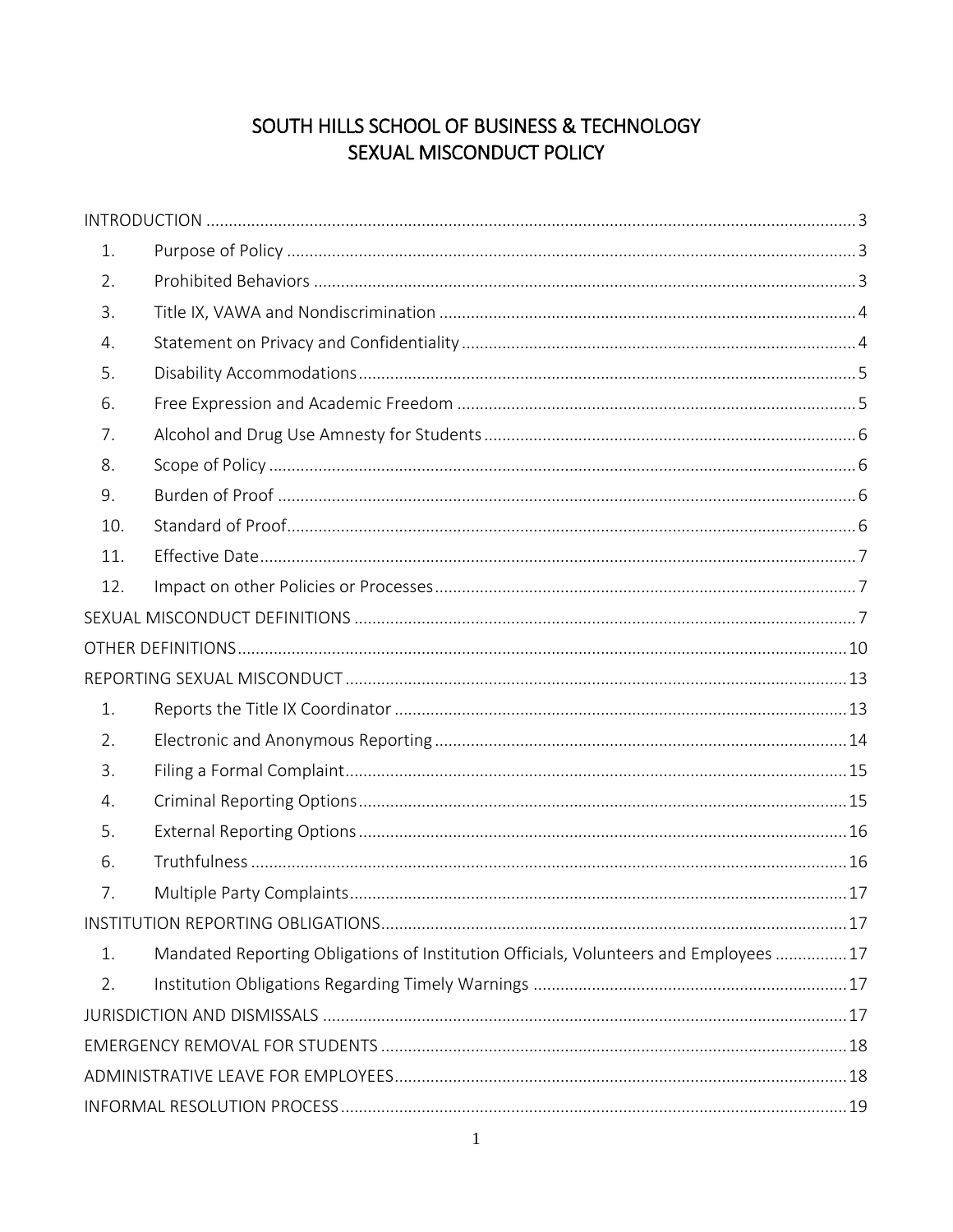| 1.  |                                                                              |  |  |  |  |
|-----|------------------------------------------------------------------------------|--|--|--|--|
| 2.  |                                                                              |  |  |  |  |
| 3.  | Determining Jurisdiction and Mandatory Dismissal for Certain Allegations  20 |  |  |  |  |
| 4.  |                                                                              |  |  |  |  |
| 5.  |                                                                              |  |  |  |  |
| 6.  |                                                                              |  |  |  |  |
| 7.  |                                                                              |  |  |  |  |
|     | А.                                                                           |  |  |  |  |
|     | B.                                                                           |  |  |  |  |
| 8.  |                                                                              |  |  |  |  |
|     | А.                                                                           |  |  |  |  |
|     | B.                                                                           |  |  |  |  |
|     | C.                                                                           |  |  |  |  |
|     | D.                                                                           |  |  |  |  |
|     | Ε.                                                                           |  |  |  |  |
|     | F.                                                                           |  |  |  |  |
|     | G.                                                                           |  |  |  |  |
| 9.  |                                                                              |  |  |  |  |
|     | А.                                                                           |  |  |  |  |
|     | B.                                                                           |  |  |  |  |
|     | C.                                                                           |  |  |  |  |
| 10. |                                                                              |  |  |  |  |
|     | А.                                                                           |  |  |  |  |
|     | <b>B.</b>                                                                    |  |  |  |  |
|     | C.                                                                           |  |  |  |  |
| 11. |                                                                              |  |  |  |  |
|     | А.                                                                           |  |  |  |  |
|     | Β.                                                                           |  |  |  |  |
| 12. |                                                                              |  |  |  |  |
| 13. |                                                                              |  |  |  |  |
|     |                                                                              |  |  |  |  |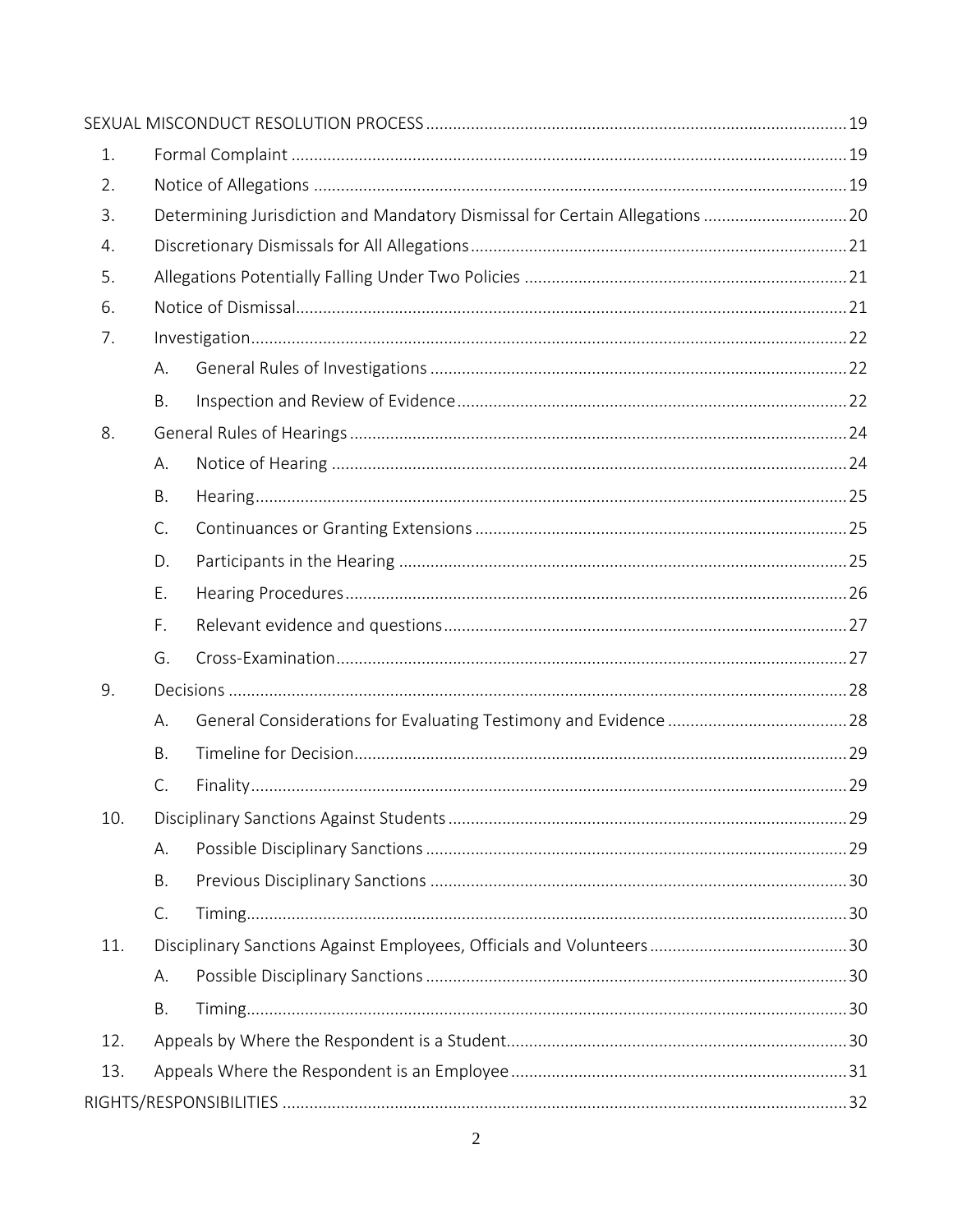# <span id="page-2-0"></span>**INTRODUCTION**

# <span id="page-2-1"></span>1. Purpose of Policy

Title IX of the Education Amendments of 1972 prohibits any person in the United States from being discriminated against on the basis of sex in seeking access to any educational program or activity receiving federal financial assistance. The U.S. Department of Education, which enforces Title IX, has long defined the meaning of Title IX's prohibition on sex discrimination broadly to include various forms of sexual harassment and sexual violence that interfere with a student's ability to equally access educational programs and opportunities.

On May 19, 2020, the U.S. Department of Education issued a Final Rule under Title IX of the Education Amendments of  $1972^1$  that:

- Defines the meaning of "sexual harassment" (including forms of sex-based violence) that are reflected in the definitions of Regulatory Quid Pro Quo, Regulatory Hostile Environment Sexual Harassment, Regulatory Dating Violence, Regulatory Domestic Violence, Regulatory Sexual Assault and Regulatory Stalking included as Regulatory Prohibited Conduct under this Policy
- Addresses how the Institution must respond to reports of misconduct falling within the definitions of Regulatory Prohibited Conduct under this Policy, and
- Mandates a grievance (or resolution) process the Institution must follow before issuing disciplinary sanctions against a person accused of Regulatory Prohibited Conduct under this Policy.

In addition to federal legislative requirements, Act 16 of 2019<sup>2</sup> of the General Assembly of Pennsylvania requires all postsecondary institutions in the Commonwealth of Pennsylvania to adopt a clear, understandable written policy on sexual harassment and sexual violence that informs victims of their rights under federal and state law, including the crime victims bill of rights.

# <span id="page-2-2"></span>2. Prohibited Behaviors

 $\overline{\phantom{a}}$ 

The Institution prohibits all Sexual Misconduct Violations, as defined in this Policy. This prohibited conduct can affect all genders, gender identities and sexual orientations. Some of these prohibited forms of conduct may also be crimes under Pennsylvania or federal law.

The Institution will promptly and equitably respond to all reports of sexual misconduct in order to eliminate the misconduct, prevent its recurrence, and redress its effects on any individual or the community.

<sup>&</sup>lt;sup>1</sup> The full text of the Final Rule and its extensive Preamble is available here:<http://bit.ly/TitleIXReg>

<sup>&</sup>lt;sup>2</sup> The text of Act 16 of 2019 is available here:  $\frac{https://bit.ly/3f7DAr6}{https://bit.ly/3f7DAr6}$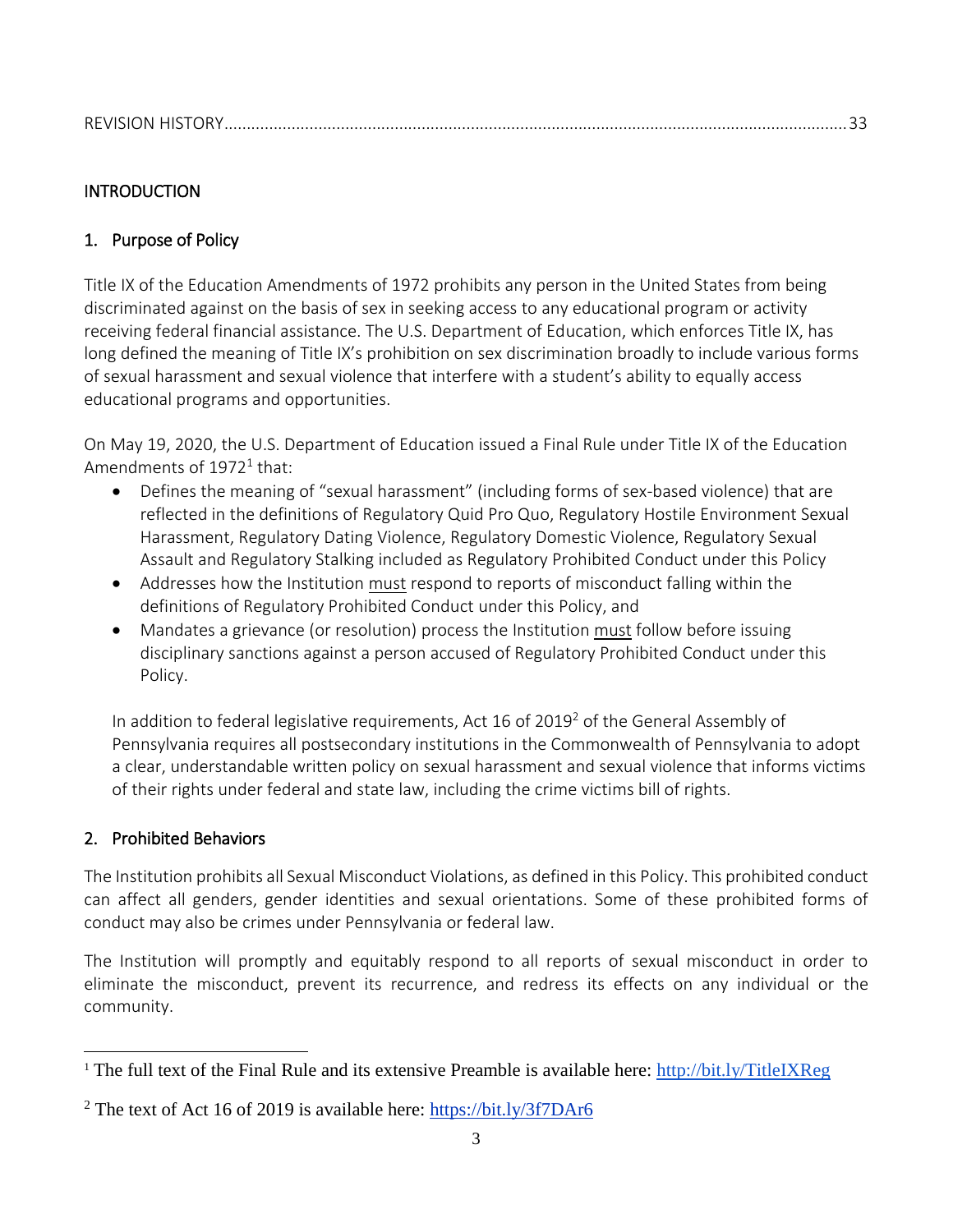### <span id="page-3-0"></span>3. Title IX, VAWA and Nondiscrimination

The Institution prohibits any form of discrimination or harassment on the basis of sex, race, color, age, religion, national or ethnic origin, sexual orientation, gender identity or expression, pregnancy, marital or family status, medical condition, genetic information, veteran status, or disability in any decision regarding admissions, employment, or participation in an Institution program or activity in accordance with the letter and spirit of federal, state, and local non-discrimination and equal opportunity laws, such as Titles VI and VII of the Civil Rights Act of 1964, Title IX of the Education Amendments of 1972, the Age Discrimination in Employment Act, the Americans with Disabilities Act and ADA Amendments Act, the Equal Pay Act, and the Pennsylvania Human Relations Act.

The Institution also complies with the Jeanne Clery Disclosure of Campus Security Policy and Campus Crimes Statistics Act, as amended by the Violence Against Women Act (VAWA). Title IX prohibits retaliation for asserting or otherwise participating in claims of sex discrimination. VAWA imposes additional duties on universities and colleges to investigate and respond to reports of sexual assault, stalking, and dating or domestic violence, and to publish policies and procedures related to the way these reports are handled. The Institution has designated the Lead Title IX Coordinator and Title IX Coordinator, to coordinate the Institution's compliance with Title IX and VAWA and to respond to reports of violations. The Institution has directed Natalie Lombardo-Beaver, Director of Education & Regulatory Affairs to coordinate the Institution's compliance with the VAWA-related Clery reporting requirements.

### <span id="page-3-1"></span>4. Statement on Privacy and Confidentiality

The Institution is committed to protecting the privacy of all individuals involved in a report of sexual misconduct. Every effort will be made to protect the privacy interests of all individuals involved. Privacy, confidentiality and privilege have distinct meanings under this Policy.

Privacy generally means that information related to a report of sexual misconduct will only be shared with a limited circle of individuals, including individuals who "need to know" in order to assist in the review, investigation, or resolution of the report or to deliver resources or support services. While not bound by confidentiality or privilege, these individuals will be discreet and respect the privacy of all individuals involved in the process. All participants in an investigation of sexual misconduct under this Policy, including Advisors and Witnesses, will be informed that privacy helps enhance the integrity of the investigation and protect the privacy interests of the parties, however, nothing in this Policy is intended to impose restraints on a party's ability to discuss the allegations under investigation or to gather and present evidence as part of the resolution process.

Certain individuals are designated as having confidentiality. For reports made to employees designated with having confidentiality, the Institution will respect the reporting party's expectations of privacy to the extent permissible by law while still ensuring compliance with other reporting obligations. For example,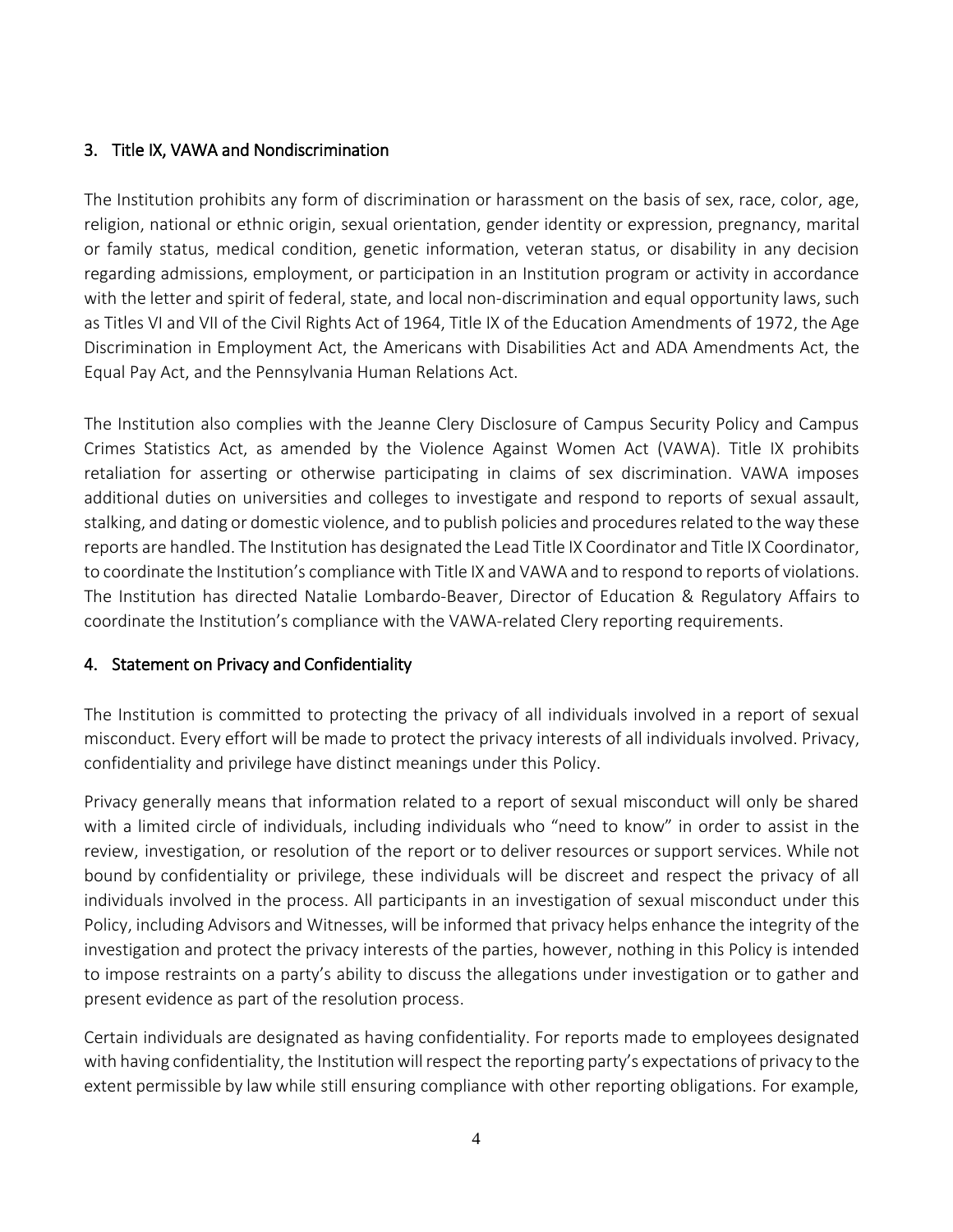reports involving minors are subject to mandatory reporting requirements. Individuals designated as having confidentiality are required to report the nature, date, time and general location of an incident to the Title IX coordinator. Individuals designated as having confidentiality will not share other information with the Title IX Coordinator or any other employee of the Institution without the express permission of the disclosing party. Individuals designated as having confidentiality can provide information about the Institution and off-campus resources, support services and other options. As noted above, because of the confidential nature of these resources, disclosing information to or seeking advice from a confidential resource does not constitute a report or Formal Complaint to the Institution and will not result in a response or intervention by the Institution. A person consulting with a confidential resource may decide to make a report to the Institution and/or law enforcement. Confidential resources: <https://www.southhills.edu/disclosures/titleix/>

Communication with certain individuals may be privileged by operation of law and reports made to these individuals will not be shared with the Institution Title IX Coordinator or law enforcement except in very limited situations, such as when failure to disclose the information would result in imminent danger to the individual or to others or as otherwise required by law.

All Institution proceedings are conducted in compliance with the requirements ofthe Family Educational Rights and Privacy Act (FERPA), the Clery Act, Title IX of the Education Amendments of 1972 ("Title IX"), Violence Against Women Act (VAWA), state and local law, and Institution policy. No information will be released from such proceedings, except as required or permitted by law and Institution policy.

The Institution may share non-identifying information about reports received in aggregate form, including data about outcomes and Disciplinary Sanctions.

### <span id="page-4-0"></span>5. Disability Accommodations

This Policy does not alter any obligations of the Institution under federal disability laws including the Americans with Disabilities Act of 1990, and Section 504 of the Rehabilitation Act of 1973. Parties may request reasonable accommodations for disclosed disabilities to the Title IX Coordinator at any point before or during the resolution process that do not fundamentally alter the process. The Title IX Coordinator will not affirmatively provide disability accommodations that have not been specifically requested by the Parties, even where the Parties may be receiving accommodations in other Institution programs and activities.

### <span id="page-4-1"></span>6. Free Expression and Academic Freedom

The Institution is firmly committed to free expression and academic freedom and to creating and maintaining a safe, healthy, and harassment-free environment for all members of its community. Sexual misconduct, including retaliation, against members of the Institution is not protected expression nor the proper exercise of academic freedom. The Institution will consider principles of free expression and academic freedom in the investigation of reports of sexual misconduct or retaliation that involve an individual's statements or speech.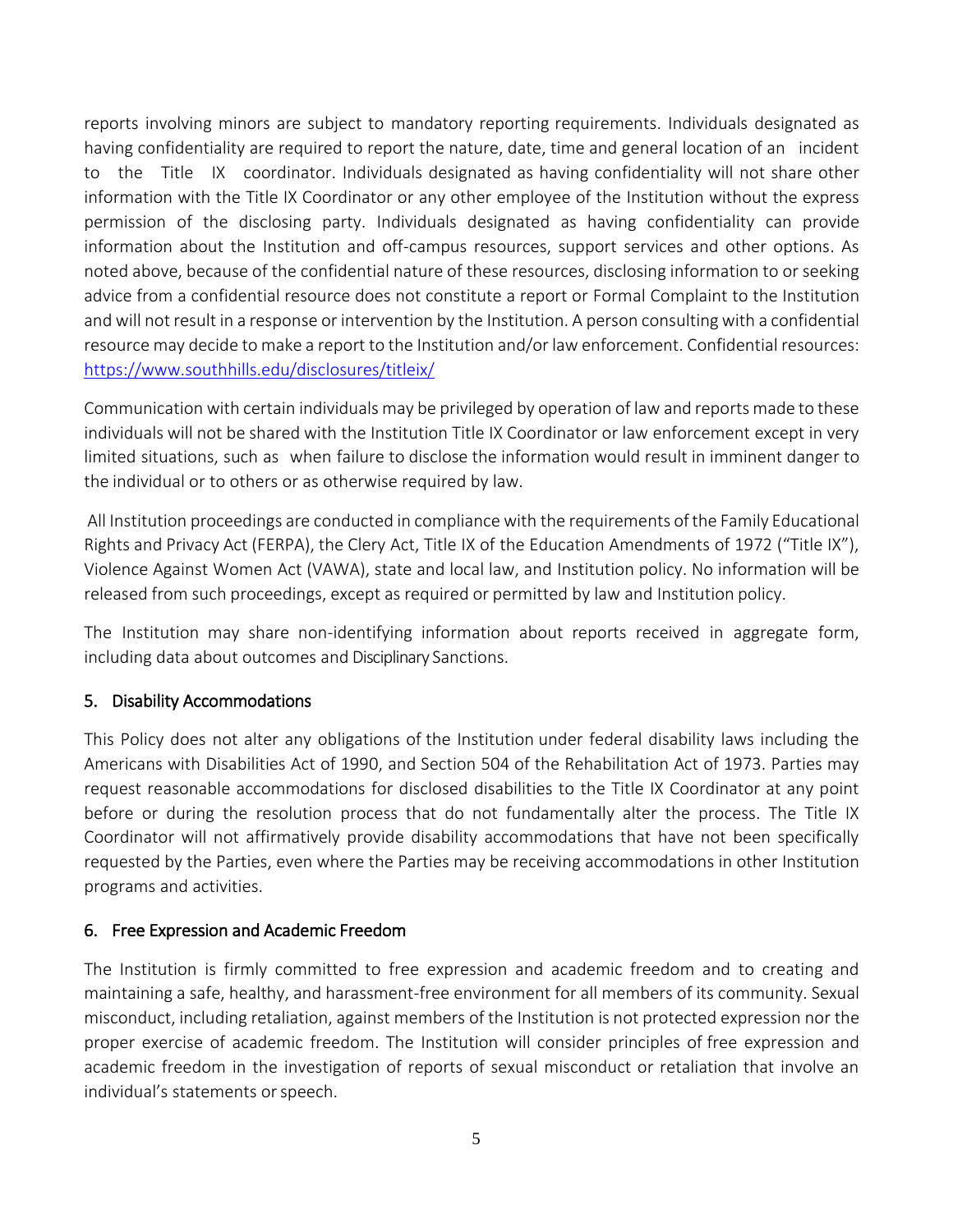### <span id="page-5-0"></span>7. Alcohol and Drug Use Amnesty for Students

The health and safety of every student at the Institution is of utmost importance. The Institution recognizes that students who have been drinking and/or using drugs (whether such use is voluntary or involuntary) at the time sexual misconduct occurs may be hesitant to report such incidents due to fear of potential consequences for their own conduct. The Institution strongly encourages students to report incidents of sexual misconduct. A witness to or individual who experience sexual misconduct, acting in good faith, who discloses any incident of sexual misconduct to Institution officials or law enforcement will not be sanctioned under the Institution's

<https://www.southhills.edu/media/PDF/disclosures/DrugAlcoholPrevention.pdf> for violations of alcohol and/or drug use policies occurring at or near the time of the incident(s) of sexual misconduct. The Institution may require the individual attend an approved alcohol or drug education program without assessing any charges for such program. Amnesty does not preclude or prevent action by police or other legal authorities pursuant to relevant state or federal criminal statutes.

# <span id="page-5-1"></span>8. Scope of Policy

This policy applies to all on campus and off-campus conduct that is likely to have a substantial adverse effect on any member of the Institution community. There is no time limit for reporting allegations of sexual misconduct; however, the Institution strongly encourages the prompt reporting of sexual misconduct to allow the Institution to respond promptly and effectively. Ifthe reported Respondent is not a member of the Institution community or is no longer associatedwith the Institution at the time of the report or at the time a resolution process is initiated, the Institution may be unable to investigate or take disciplinary action and may be required to dismiss the Formal Complaint for a lack of jurisdiction. See the Jurisdiction and Dismissals section.

Please see the Reporting Sexual Misconduct section below for more information on how and where to report misconduct, discrimination and/or harassment, or to file a Formal Complaint.

### <span id="page-5-2"></span>9. Burden of Proof

The burden of proof refers to who has the responsibility of showing a violation has occurred. It is always the responsibility of the Institution to satisfy the burden of proof. The Respondent does not have the burden to prove that a violation did not occur. Respondents may decide not to share their side of the story or may decide not to participate in an investigation or hearing. This does not shift the burden of proof away from the Institution and does not indicate responsibility. Additionally, Decision-Maker(s) shall not make an adverseinference against a Respondent for the Respondent's refusal to participate in an investigation or hearing, nor will Respondent's refusal to participate result in increased sanctions if the Respondent is found responsible for the violation(s).

### <span id="page-5-3"></span>10. Standard of Proof

Consistent with requirements set forth in the Pennsylvania Code pertaining to student disciplinary due process requirements, the Institution will use the preponderance of the evidence standard in investigations of formal complaints alleging sexual misconduct violations under this Policy. This means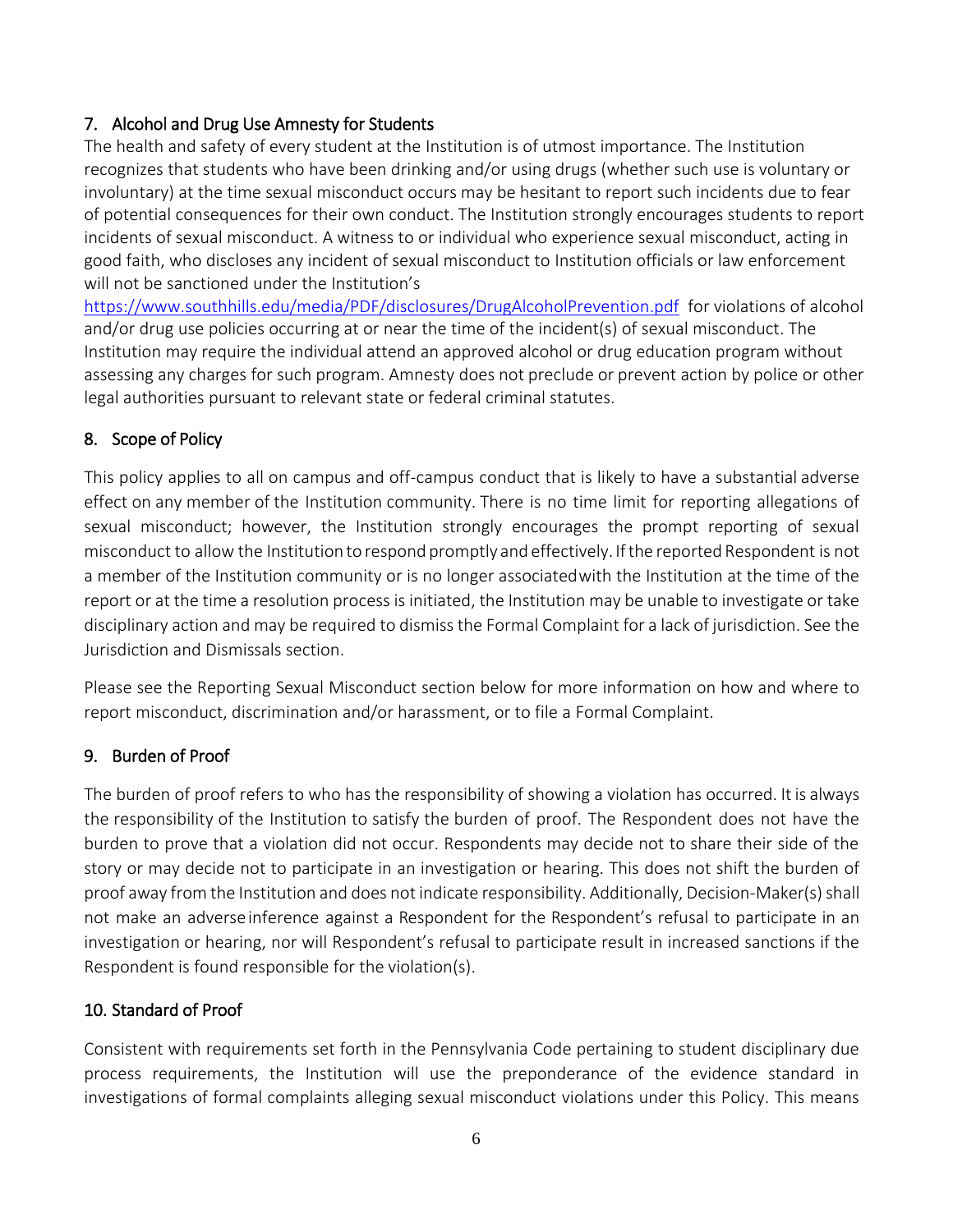that the individual(s) charged with making a finding must determine whether it is more likely than not that a violation of the Policy occurred.

### <span id="page-6-0"></span>11. Effective Date

Based on the Final Rule, this Policy will be effective August 14, 2020.

### <span id="page-6-1"></span>12. Impact on other Policies or Processes

As used in this Policy, sexual misconduct may also encompass criminal conduct under Pennsylvania and/or federal law. Additionally, sexual misconduct under this Policy may result in civil and/or administrative or legal consequences.

# <span id="page-6-2"></span>SEXUAL MISCONDUCT DEFINITIONS

1. Dating Violence – (as defined in the Violence Against Women Act (VAWA) amendments to the Clery Act) includes any violence committed by a person: (A) who is or has been in a social relationship of a romantic or intimate nature with the Complainant; and (B) where the existence of such a relationship shall be determined based on a consideration of the following factors: (i) the length of the relationship; (ii) the type of relationship; and (iii) the frequency of interaction between the persons involved in the relationship. Dating violence includes, but is not limited to, sexual or physical abuse or the threat of such abuse. Dating violence does not include acts covered under the definition of Domestic Violence.

Dating Violence is categorized as Regulatory when it occurs in the United States, within an Education Program or Activity and when the Complainant is participating or seeking to participate in an Education Program or Activity at the time of the filing of the complaint. Otherwise, Dating Violence will be categorized as Non-Regulatory.

2. Domestic Violence – (as defined in the VAWA amendments to the Clery Act), includes any violence committed by a current or former spouse or intimate partner of the Complainant, by a person with whom the Complainant shares a child in common, by a person who is cohabitating with or has cohabitated with the Complainant as a spouse or intimate partner, by a person similarly situated to a spouse of the Complainant under Pennsylvania's domestic or family violence laws or by any other person against an adult or youth Complainant who is protected from that person's acts under the domestic or family violence laws of Pennsylvania.

Domestic Violence is categorized as Regulatory when it occurs in the United States, within an Education Program or Activity and when the Complainant is participating or seeking to participate in an Education Program or Activity at the time of the filing of the complaint. Otherwise, Domestic Violence will be categorized as Non-Regulatory.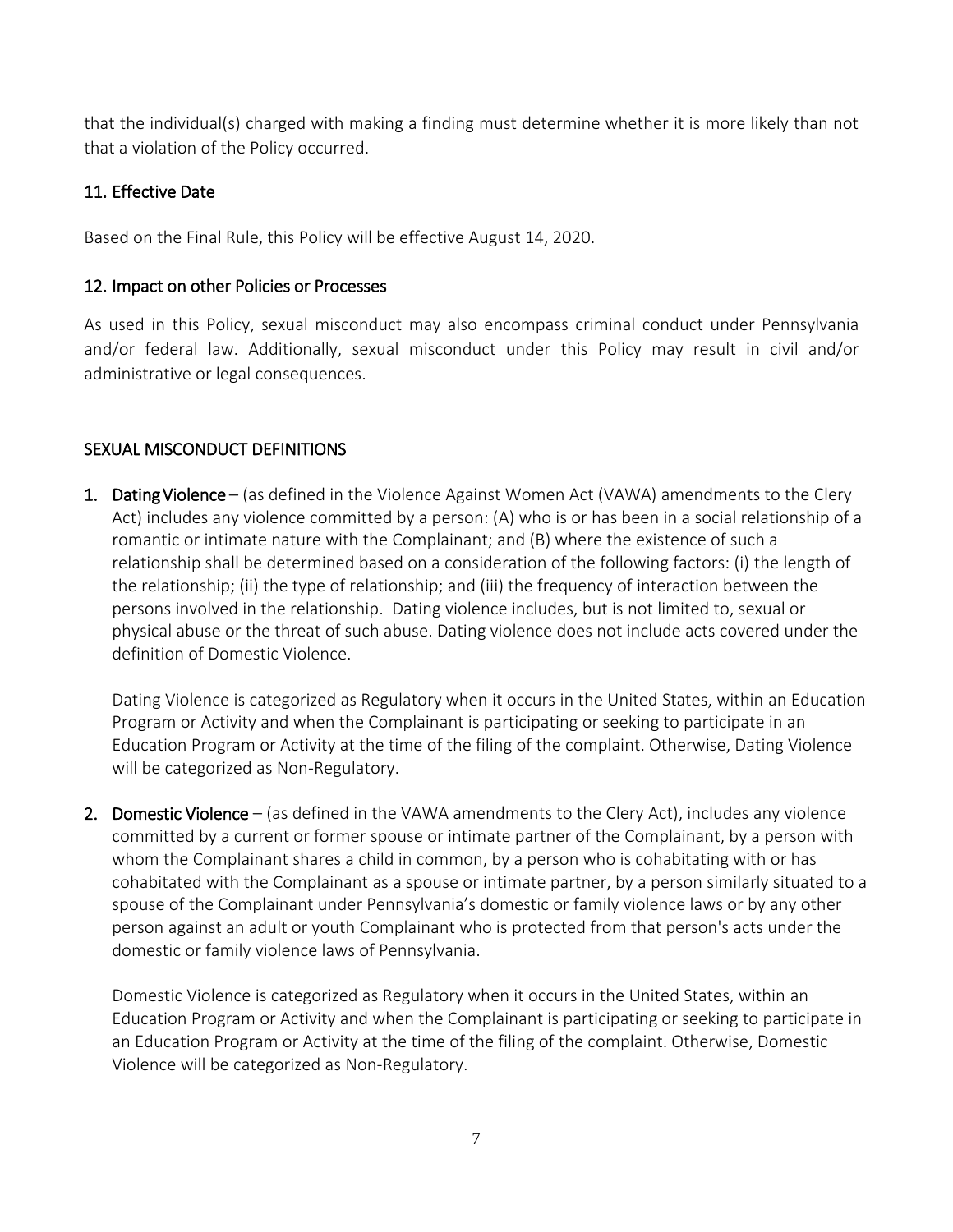- 3. Retaliation Any action, directly or through others, which is aimed to deter a reasonable person from reporting sexual misconduct or participating in an investigation or hearing or action that is done in response to such activities. This includes but is not limited to intimidation, threats, coercion, or discrimination against any individual (A) for the purpose of interfering with any right or privilege secured by Title IX of the Education Amendments of 1972 or its implementing regulations; or (B) because the individual has made a report or complaint, testified, assisted, or participated or refused to participate in any manner in an investigation, proceeding or hearing under this Policy. A finding of retaliation under this Policy is not dependent on a finding that the underlying sexual misconduct occurred.
- 4. Sexual Assault (As defined in the Clery Act) includes any sexual act directed against another person, without the Consent of the Complainant, including instances where the Complainant is incapable of giving Consent. Sexual Assault may be one of the following categories:
	- A. Sexual Penetration Without Consent Any penetration of the mouth, sex organs, or anus of another person, however slight by an object or any part of the body, when Consent is not present. This includes performing oral sex on another person when Consent is not present.
	- B. Sexual Contact Without Consent Knowingly touching or fondling a person's genitals, breasts, buttocks, or anus, or knowingly touching a person with one's own genitals or breasts, when Consent is not present. This includes contact done directly or indirectly through clothing, bodily fluids, or with an object. It also includes causing or inducing a person, when Consent is not present, to similarly touch or fondle oneself or someone else.
	- C. Statutory Sexual Assault The age of consent for sexual activity in Pennsylvania is 16. Minors under the age of 13 cannot consent to sexual activity. Minors aged 13-15 years old cannot consent to sexual activity with anyone who is 4 or more years older than they are at the time of the activity. Minors aged 16 years of age or older can legally consentto sexual activity, as long as the other person does not have authority over them as defined in Pennsylvania's institutional sexual assault statute<sup>3</sup>.

Sexual Assault is categorized as Regulatory when it occurs in the United States, within an Education Program or Activity and when the Complainant is participating or seeking to participate in an Education Program or Activity at the time of the filing of the complaint. Otherwise, Sexual Assault will be categorized as Non-Regulatory.

- 5. Sexual Exploitation Engaging in sexual behaviors directed toward or involving another person or use of another person's sexuality for purposes of sexual gratification, financial gain, personal gain or personal advantage when Consent is not present. This includes, but is not limited to, the following actions, including when they are done via electronic means, methods or devices:
	- A. Sexual voyeurism or permitting others to witness or observe the sexual or intimate activity of

l

<sup>&</sup>lt;sup>3</sup> The text of Chapter 31 of the Pennsylvania Crimes Code is available here<https://bit.ly/305G9pu>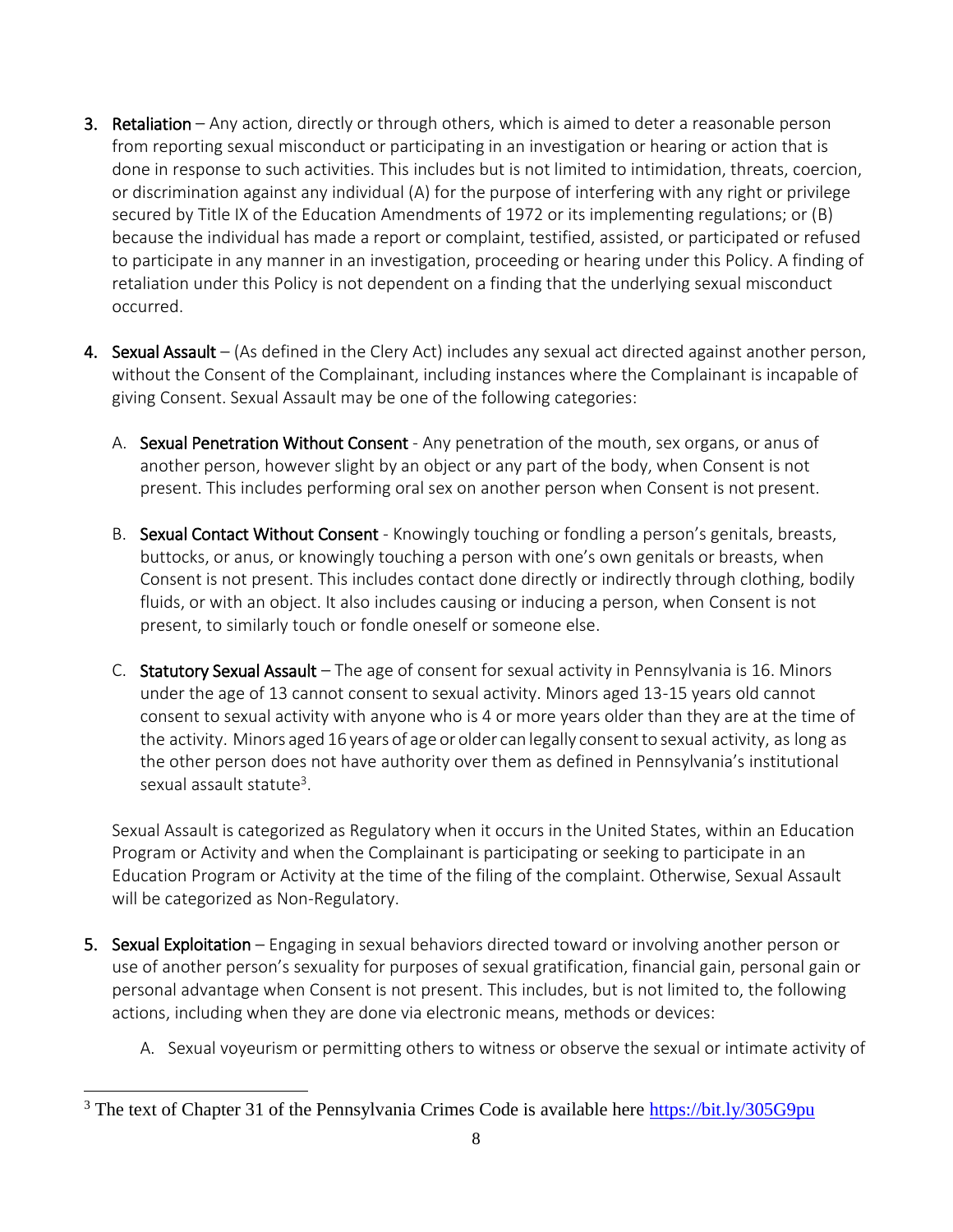another person without that person's Consent;

- B. Indecent exposure or inducing others to expose private or intimate parts of the body when Consent is not present;
- C. Recording or distributing information, images or recordings of any person engaged in sexual or intimate activity in a private space without that person's Consent;
- D. Prostituting another individual; or
- E. Knowingly exposing another individual to a sexually transmitted disease or virus without that individual's knowledge; and
- F. Inducing incapacitation for the purpose of making another person vulnerable to nonconsensual sexual activity.
- 6. Regulatory Prohibited Conduct For purposes of this Policy, the term includes the defined violations of Regulatory Quid Pro Quo, Regulatory Hostile Environment Sexual Harassment, Regulatory Dating Violence, Regulatory Domestic Violence, Regulatory Sexual Assault and Regulatory Stalking.
- 7. Regulatory Quid Pro Quo Sexual Harassment An Employee conditioning the provision of aid, benefit or service of the Institution on an individual's participation in unwelcome sexual conduct.
- 8. Non-Regulatory Quid Pro Quo Sexual Harassment An Official, Volunteer or Student conditioning the provision of aid, benefit or service of the Institution on the individual's participation in unwelcome sexual conduct.
- 9. Regulatory Hostile Environment Sexual Harassment Unwelcome conduct, on the basis of sex, that a reasonable person would determine is so severe, pervasive, and objectively offensive that it effectively denies a person equal access to the Institution's Education Program or Activity.
- 10. Non-Regulatory Hostile Environment Sexual Harassment Unwelcome conduct, on the basis of sex, that a reasonable person would determine is sufficiently severe, pervasive, and objectively offensive that it unreasonably interferes with, limits, or deprives an individual fromparticipating in or benefitting from any educational, employment, social or residential program in offered connection with the Institution.
- 11. Stalking (as defined in the VAWA amendments to the Clery Act) means engaging in a course of conduct directed at a specific person that would cause a reasonable person to—
	- A. fear for their safety or the safety of others; or
	- B. suffer substantial emotional distress.

A course of conduct is when a person engages in two or more acts that include, but are not limited to, acts in which the person directly, indirectly, or through third parties, by any action, method, device, or means, follows, monitors, observes, surveys, threatens, or communicates to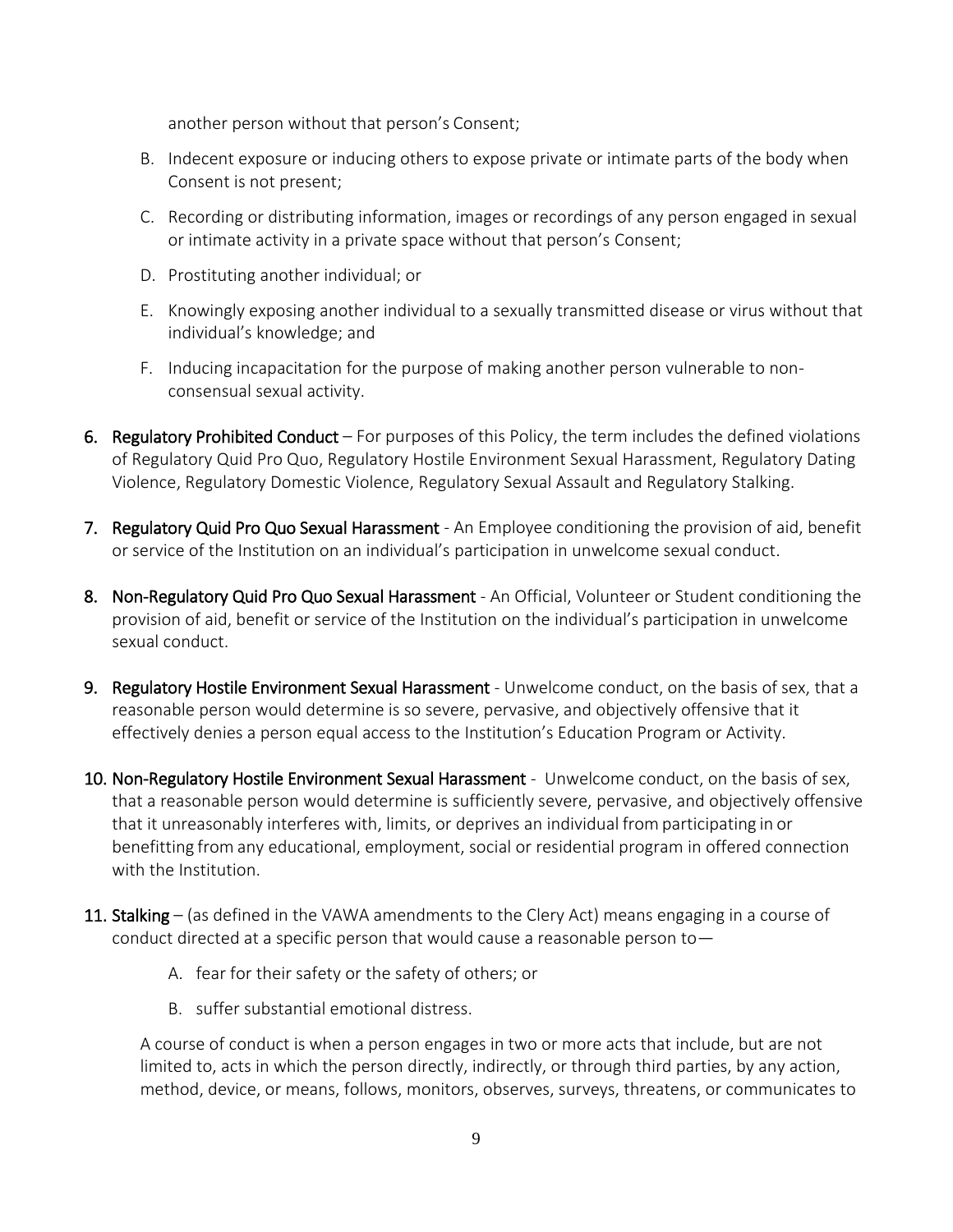or about a person in a prohibited way, or interferes with a person's property.

Stalking includes the concept of cyberstalking, in which electronic media such as the Internet, social networks, blogs, cell phones, texts, email or other similar devices or forms of contact are used to pursue, harass, or to make unwelcome contact with another person in an unsolicited fashion.

Stalking is categorized as Regulatory when it occurs in the United States, within an Education Program or Activity and when the Complainant is participating or seeking to participate in an Education Program or Activity at the time of the filing of the complaint. Otherwise, Stalking will be categorized as Non-Regulatory.

### <span id="page-9-0"></span>Other Definitions

- 1. Advisor An individual who may be present to provide support to a Party throughout an investigation and/or hearing.
	- A. Advisors may accompany a Party to any meeting or hearing they are required or eligible to attend, but may not speak for the Party, except for the purposes of cross-examination.
	- B. Each party is responsible for coordinating and scheduling with their choice of Advisor.
	- C. The Advisor may be an attorney or a union representative when applicable.
	- D. If a party does not have an Advisor of choice present for a hearing, the Institution will appoint an Advisor for the limited purposes of conducting cross-examination.
	- E. If a Party does not attend the hearing, the Party's Advisor may appear and conduct crossexamination on the Party's behalf.
	- F. If neither a Party nor their Advisor appear at the hearing, the Institution will provide an Advisor to appear on behalf of the non-appearing Party for the limited purposes of conducting crossexamination.
	- G. The Advisor is not prohibited from having a conflict of interest or bias in favor of or against a Party, nor is the Advisor prohibited from being a Witness in the Sexual Misconduct Resolution Process.
- 2. Appeals Officer The individual or individuals with the authority under law or otherwise appointed by the Institution to decide appeals. The Appeals Officer will be free of conflict of interest and bias, and will not serve as the Investigator, Title IX Coordinator, Advisor to any Party or a Decision Maker in the same matter.
- 3. Complainant An individual who has reported being or is alleged to be subjected to conduct that could constitute covered sexual misconduct as defined under this Policy.
- 4. Consent A knowing and voluntary agreement to engage in specific sexual activity at the time of the activity communicated through clear actions and/or words that are mutually understood.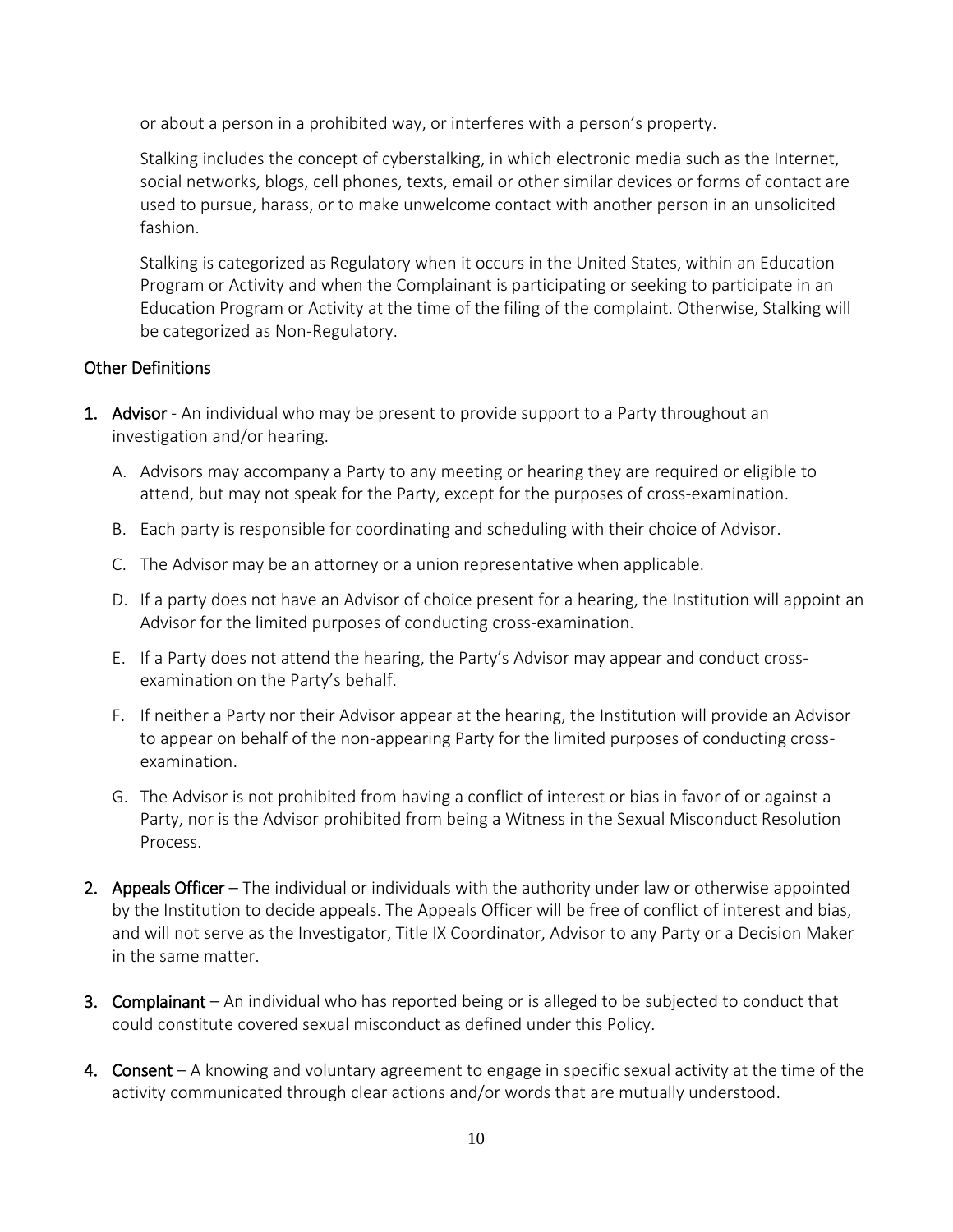In order to be valid, Consent must be active, present and ongoing.

Consent is not present when it is the result of coercion, intimidation, force, or threat of harm.

Consent is not present when an individual is incapacitated due to alcohol, drugs, or sleep, or otherwise without capacity to provide Consent due to intellectual or other disability or other condition. Consent can be withdrawn at any time and consent to one form of sexual activity is not necessarily consent to other forms of sexual activity.

When alcohol is involved, incapacitation is a state beyond drunkenness or intoxication. When drug use isinvolved, incapacitation is a state beyond being under the influence of or impaired by the use of the drug. Alcohol and other drugs impact each individual differently. Determining whether an individual is incapacitated requires an individualized determination. When determining whether a person has the capacity to provide Consent, the Institution will consider whether a sober, reasonable person in the same position knew or should have known that the other party could or could not consent to the sexual activity.

When determining whether Consent has been provided, all the circumstances of the relationship between the parties will be considered.

- 5. Decision Maker The individual or individuals appointed by the Institution to render a decision on a Formal Complaint that goes to a hearing. The Decision Maker(s) will be free of conflict of interest and bias, and will not serve as the Investigator, Title IX Coordinator, an Advisor to any Party or Appeals Officer in the same matter.
- 6. Disciplinary Sanction The penalty imposed on an individual for violating this Policy. For Students, Disciplinary Sanctions are subject to applicable Institution policies, up to and including expulsion from the Institution. For Employees, Disciplinary Sanctions are subject to applicable collective bargaining agreement or Institution policies, up to and including separation from employment. For Officials or Volunteers, this may include the removal or the request for removal of the Official or Volunteer from their respective position.
- 7. Education Program or Activity For purposes of this Policy, the term "Education Program or Activity" includes any activity that occurs in, on or within:
	- A. Any on-campus premises;
	- B. Any off-campus premises the Institution has substantial control over. This includes buildings or property owned or controlled by a recognized student organization or a recognized affiliated entity.
	- C. Computer and internet networks, digital platforms, and computer hardware or software owned or operated by, or used in the operations of the Institution's programs and activities over which the Institution has substantial control.
- 8. Employee An individual who is employed by the Institution including, but not limited to, faculty members, coaches, staff, managers and student employees.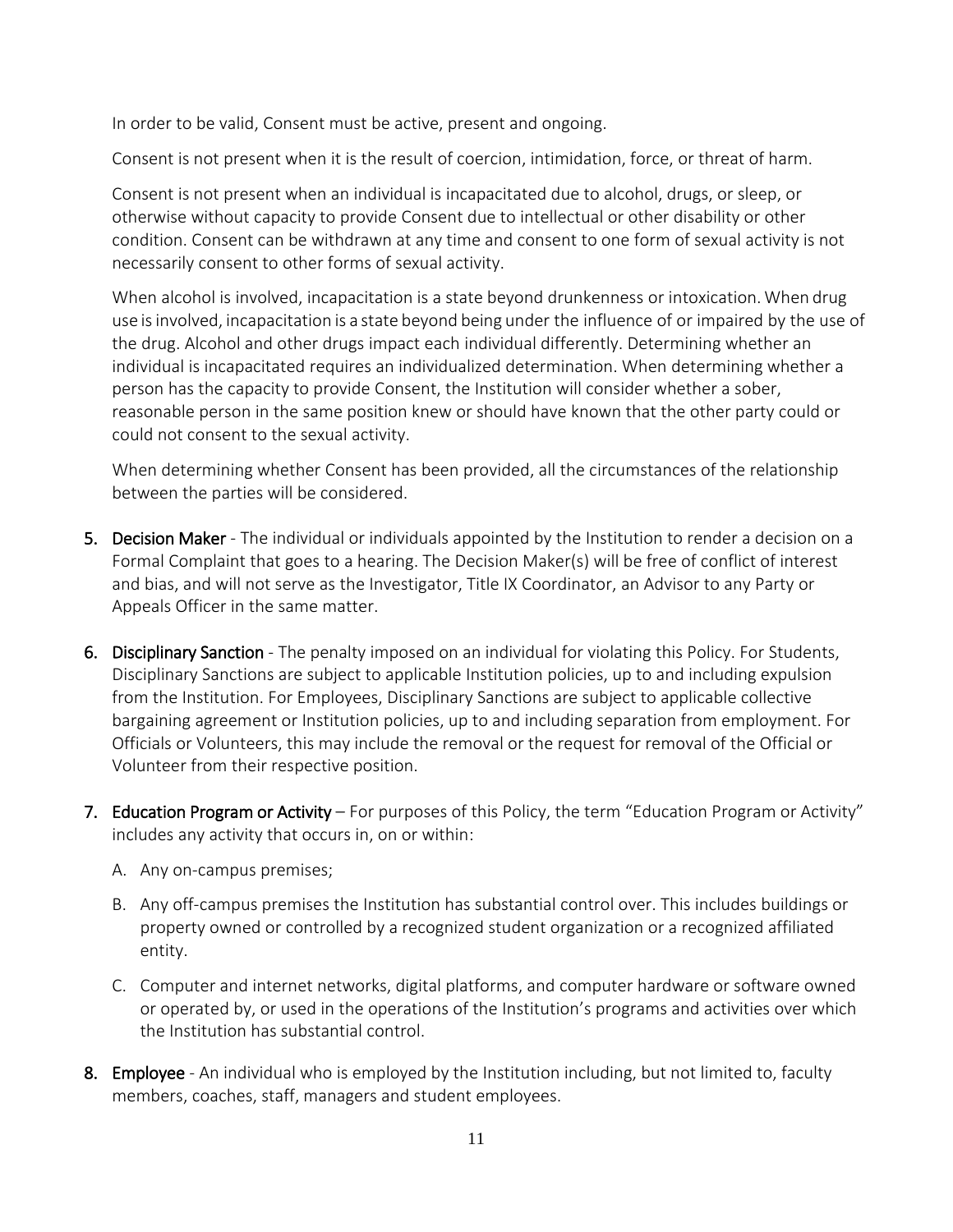- 9. Final Rule The Final Rule issued on May 19, 2020, by the U.S. Department of Education under Title IX of the Education Amendments of 1972
- 10. Formal Complaint means a document, including an electronic submission, filed by a Complainant with a signature or other indication that the Complainant is the person filing the Formal Complaint, or signed by the Title IX Coordinator, alleging sexual misconduct against a Respondent and requesting initiation of the process set forth in this Policy to investigate the allegation of sexual misconduct.
- 11. Hearing Officer- The Director of Regulatory Affairs will serve as the Hearing Officer and will be a nonvoting member.
- 12. Investigator The Title IX Coordinator or the individual designated by the Title IX Coordinator to perform an investigation under this Policy. The Investigator may not have a conflict of interest or bias for or against an individual party, or for or against complainants or respondents in general. The Investigator may not serve as a Decision Maker, Appeals Officer or Advisor to any Party in the same matter.
- 13. Notice of Allegations The written notice the Title IX Coordinator is required to provide to the Parties following receipt of a Formal Complaint. See Notice of Allegations section below.
- 14. Notice of Hearing The written notice the Title IX Coordinator is required to provide the Parties prior to the hearing. See Notice of Hearing section below.
- 15. Official A member of a Board of Trustees or their respective designees.
- 16. Parties or Party A term that refers to the Complainant and the Respondent collectively or the Complainant or Respondent individually.
- 17. Respondent Any individual who has been reported to be the perpetrator of conduct that could constitute sexual misconduct as defined under this Policy.
- **18. Student** Any person: (1) seeking admission to the Institution through the formal Institution application process; (2) admitted to the Institution; (3) eligible to register or schedule for classes; or (4) living in Institution residence halls even though they are not enrolled at the Institution. The term "Student" shall include Employees, Volunteers and Officials where the Employee, Volunteer or Official otherwise meets the enrollment criteria set forth in this definition.
- 19. Supportive Measures Non-disciplinary and non-punitive individualized services designed to restore or preserve access to the Institution's Education Programs or Activities without unduly burdening the other Party. Supportive Measures will be offered, as appropriate, to the Complainant or the Respondent, regardless of whether a Formal Complaint is filed. Supportive Measures may include, but are not limited to counseling, extensions of deadlines or other course-related adjustments, modifications of work or class schedules, campus escort services, restrictions on contact between the parties (no contact orders), changes in work or housing locations, leaves of absence, and increased security and monitoring of certain areas of the campus.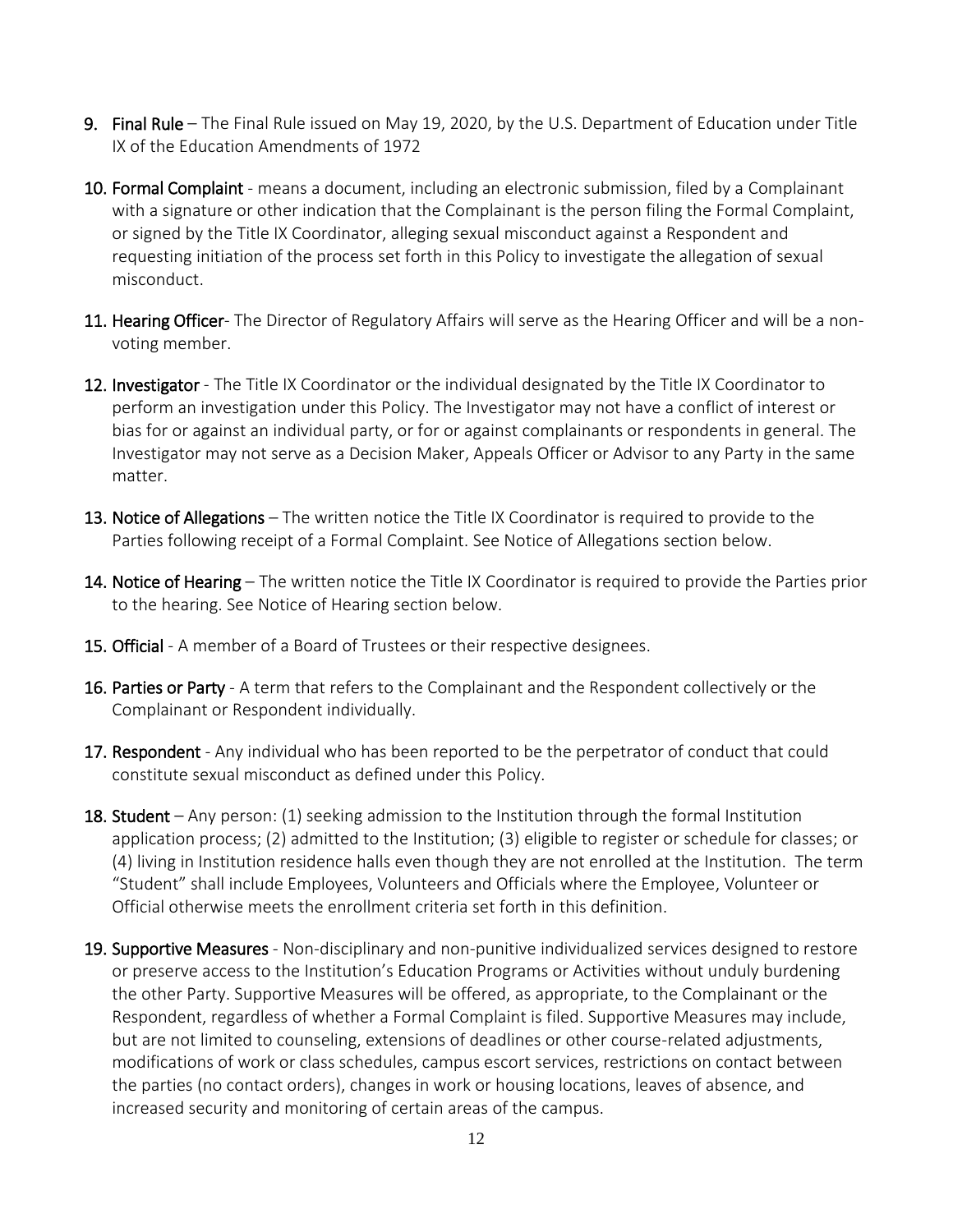- 20. Title IX Coordinator The individual designated by the Institution [with assistance of the Deputy Title IX Coordinators], to coordinate the Institution's compliance with Title IX and VAWA and to respond to reports of violations. The Title IX Coordinator may not have a conflict of interest or bias for or against an individual party, or for or against complainants or respondents in general. The Title IX Coordinator may serve as the Investigator of a Formal Complaint. [The Title IX Coordinator may serve as the Investigator of a Formal Complaint for Formal Complaints against Respondents who are Employees.] The Title IX Coordinator may not serve as a Decision Maker or Appeals Officer.
- 21. Volunteer A recognized volunteer or any individual who represents or acts on behalf of the Institution or whose actions may bind the Institution, regardless of whether the individual receives monetary or other compensation. For purposes of this Policy, employees and officials of recognized affiliated entities, ROTC instructors, visiting professors and unpaid camps and conference personnel will be considered volunteers.
- 22. Witness A person who has knowledge related to specific aspects of a case and may have reported such aspects to the institution.

#### <span id="page-12-0"></span>Reporting Sexual misconduct

Any individual, including a third party, may make a report concerning sexual misconduct. Complainants and third-parties are encouraged to report sexual misconduct as soon as possible to allow the Institution to respond promptly and effectively.

The Title IX Coordinator (or designee) has authority to institute corrective measures for reports of alleged violations of this Policy. Mandated reports to the Title IX Coordinator by Officials, Volunteers and Employees shall not automatically result in corrective measures being instituted. Individuals are encouraged to report sexual misconduct directly to the Title IX Coordinator, through the Institution's electronic and anonymous reporting systems or by filing a Formal Complaint.

### <span id="page-12-1"></span>**1.** Reports the Title IX Coordinator

Any person may report sex discrimination, including sexual misconduct (whether or not the person reporting is the person alleged to be the person subjected to conduct that could constitute sex discrimination or sexual misconduct), in person, by mail, by telephone, or by electronic mail, using the contact information listed for the Title IX Coordinator, or by any other means that results in the Title IX Coordinator receiving the person's verbal or written report.

#### Contact Information for the Lead Title IX Coordinator:

Name: Natalie Beaver

Title: Lead Title IX Coordinator, Director of Education & Regulatory Affairs

Office Address: 480 Waupelani Drive State College, PA 16801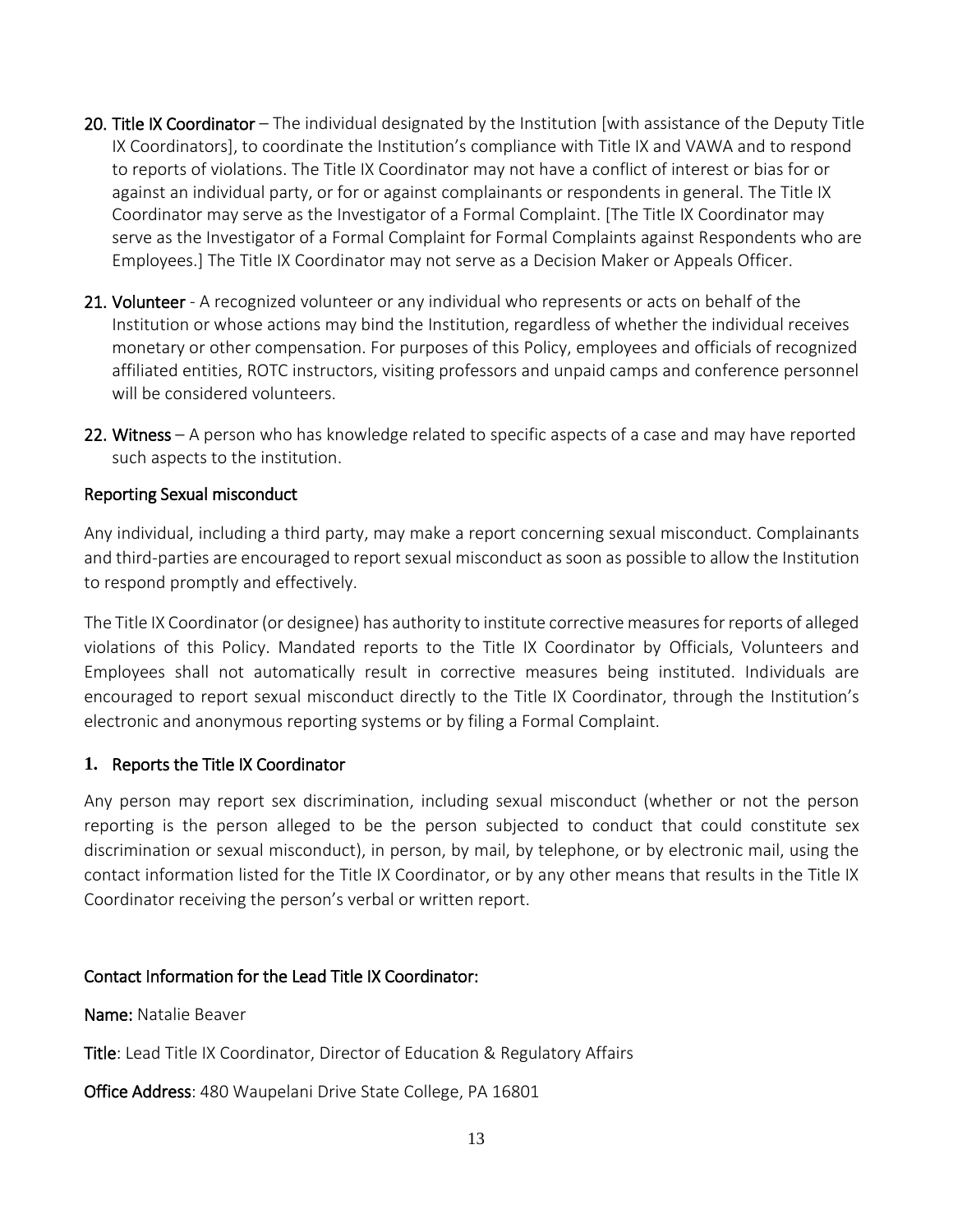Email Address: [nbeaver@southhills.edu](mailto:nbeaver@southhills.edu)

Telephone Number: 814-234-7755

# Contact Information for the Title IX Coordinator: (Altoona Campus):

Name: Holly Emerick

Title: Title IX Coordinator, Altoona Campus Director

Office Address: 508 58<sup>th</sup> Street Altoona, PA 16602

Email Address: [hemerick@southhills.edu](mailto:hemerick@southhills.edu) 

Telephone Number: 814-234-7755

Such a report may be made at any time (including during non-business hours) by using the telephone number or electronic mail address, or by mail to the office address listed for the Title IX Coordinator.

The Institution's Title IX Coordinator is trained to work with individuals who report sexual misconduct and have knowledge about resources and services, both on and off campus, including the availability of Supportive Measures.

If a report of misconduct discloses a serious or immediate threat to the campus community, the Institution will issue a timely warning to the community to protect the health or safety of the community. The timely warning will not include any identifying information about the Complainant.

PLEASE NOTE: Title IX Coordinators are not a confidential source of support. While they will address matters reported with sensitivity and will keep your information as private as possible, confidentiality cannot be guaranteed. To speak with an individual designated as having confidentiality, please see <https://www.southhills.edu/disclosures/titleix/> for local confidential resources.

PLEASE ALSO NOTE: Making a report is different from filing a Formal Complaint (see the section titled Filing a Formal Complaint). A report is defined as notification of an incident of sexual misconduct to the Title IX Coordinator [or designee] by any person. A report may be accompanied by a request for (1) Supportive Measures; (2) no further action; (3) filing a Formal Complaint a request to initiate an informal resolution process; and/or (4) a request to initiate an informal resolution process after filing a Formal Complaint. Filing a Formal Complaint initiates the Institution's formal investigation process. (See Sexual Misconduct Resolution Process).

# <span id="page-13-0"></span>**2.** Electronic and Anonymous Reporting

You may also file a report about sexual misconduct using the appropriate links below. While anonymous reports are accepted, the Institution's ability to address misconduct reported anonymously is significantly limited.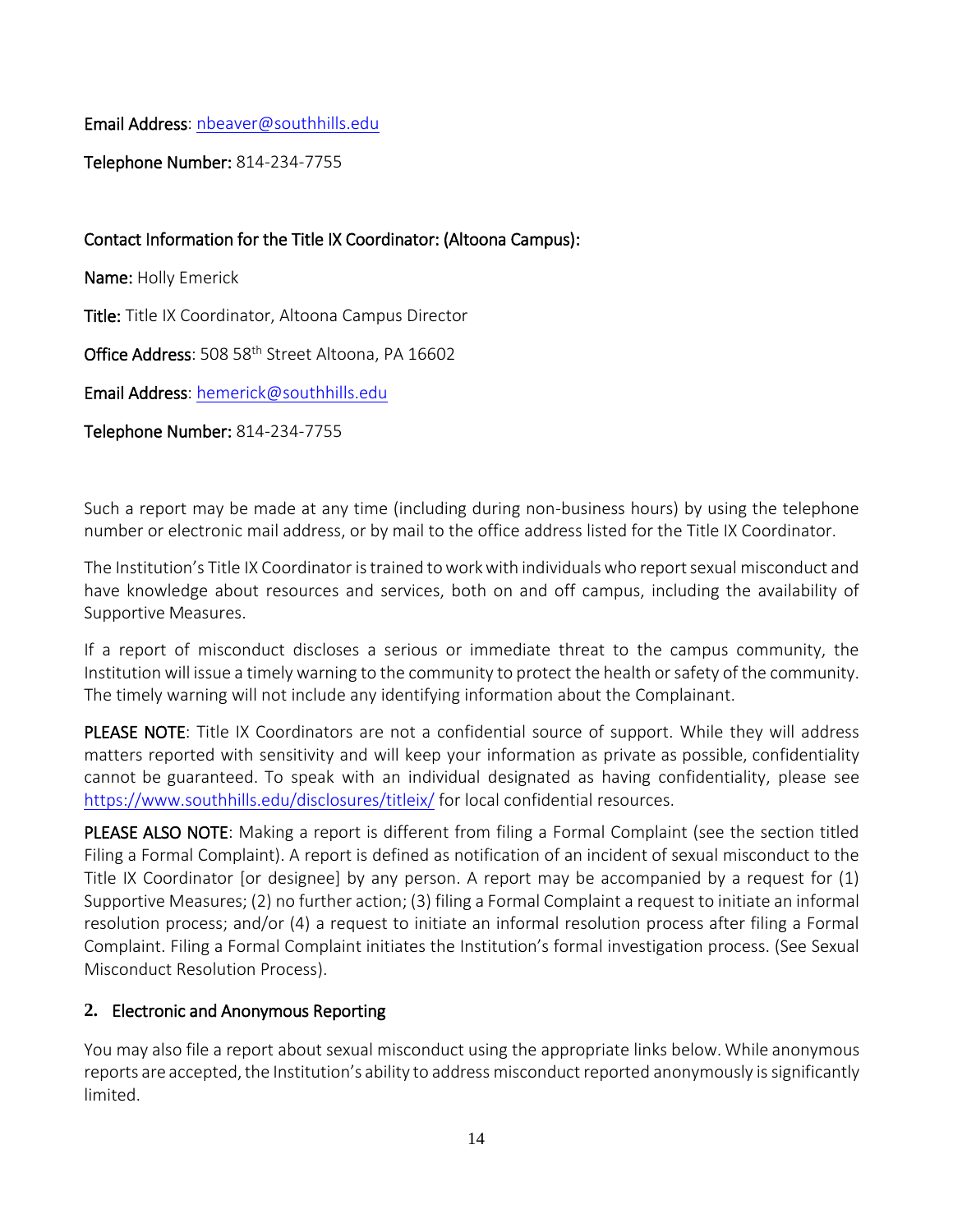Individuals may use this to electronically file a report of sexual misconduct with the Institution.

- Website: [www.lighthouse-services.com/southhills](http://www.lighthouse-services.com/southhills)
- Anonymous Reporting App: Keyword: southhills
	- o Detailed instructions [here](https://www.lighthouse-services.com/documents/Using%20the%20Lighthouse%20Anonymous%20Reporting%20App.docx)
- Toll-Free Telephone:
	- o English speaking USA and Canada: 833-222-1740
- E-mail: [reports@lighthouse-services.com](mailto:reports@lighthouse-services.com) (must include school name with report)
- Fax: (215) 689-3885 (must include school name with report)

Individuals may also file a report electronically by email to: [titleixcoordinator@southhills.edu](mailto:titleixcoordinator@southhills.edu)

# <span id="page-14-0"></span>**3.** Filing a Formal Complaint

The timeframe for the Sexual Misconduct Resolution Process under this Policy begins with the filing of a Formal Complaint and will be concluded within a reasonably prompt manner, and usually no longer than 90 days after the filing of the Formal Complaint, provided that the Process may be extended for a good reason, as set forth more fully in the Continuances and Granting Extensions section. Appeals may extend the timeframe for resolution.

To file a Formal Complaint, a Complainant must provide the Title IX Coordinator a written, signed complaint describing the facts alleged.

If a Complainant does not wish to make a Formal Complaint, the Title IX Coordinator may determine a Formal Complaint is necessary. South Hills School of Business & Technology will inform the Complainant of this decision in writing, and the Complainant need not participate in the process further, but will receive all notices issued under this Sexual Misconduct Resolution Process. PLEASE NOTE: The Title IX Coordinator does not lose impartiality solely due to signing a Formal Complaint.

A Complainant who files a Formal Complaint may elect, at any time, to address the matter through the Informal Resolution Process (see the Informal Resolution section below).

# <span id="page-14-1"></span>**4.** Criminal Reporting Options

A Complainant may also seek to initiate a criminal complaint, independent of or parallel with any report made to the Institution.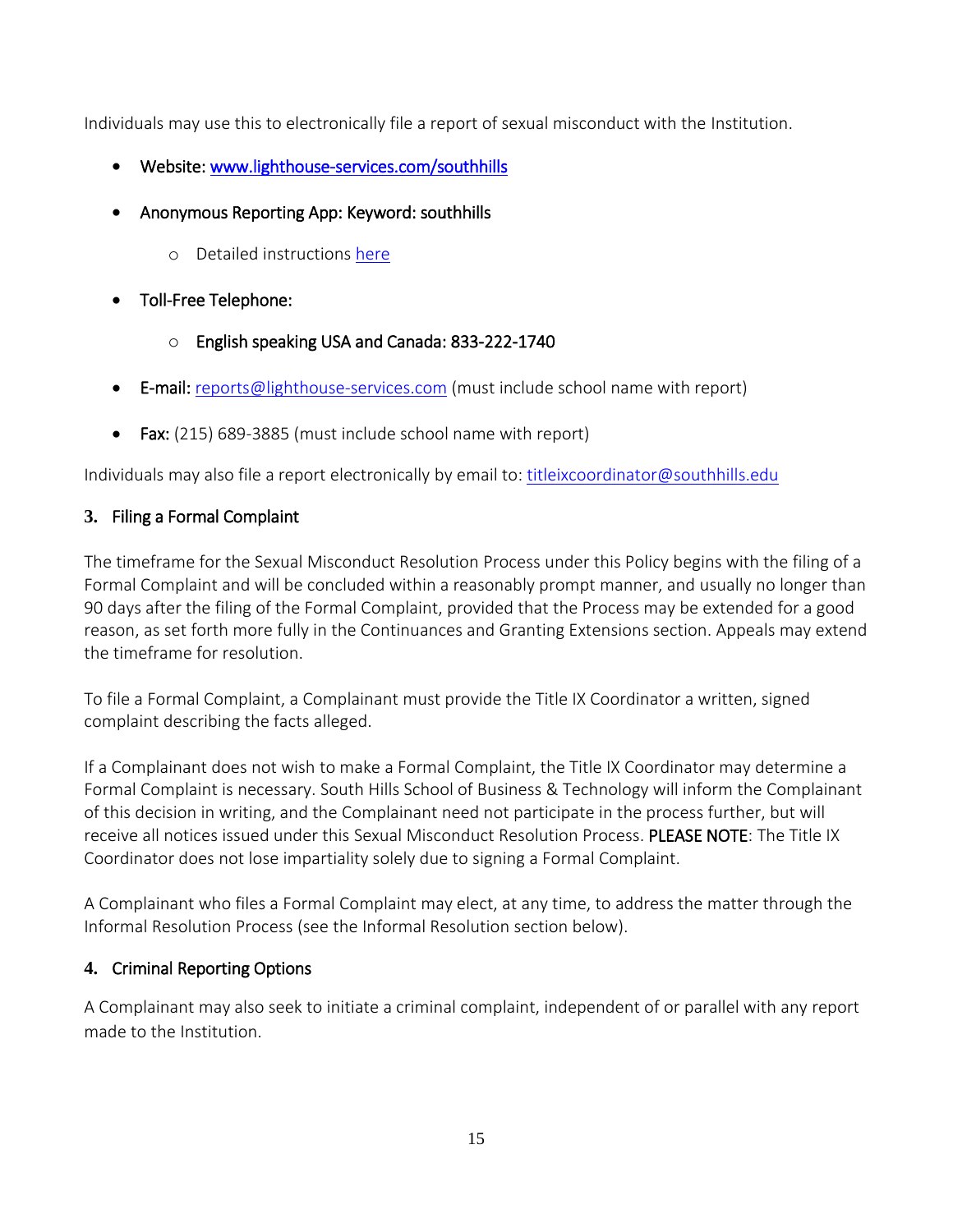# State College Police Department - 814-234-7150

Altoona Police Department -814-249-2489

### Pennsylvania State Police- 717-783-5599

PLEASE NOTE: The Institution's policy, definitions, and burden of proof may differ from Pennsylvania criminal law. Neither law enforcement's decision whether to prosecute, nor the outcome of any criminal prosecution, is determinative of whether sexual misconduct has occurred under this Policy. In cases where there is a simultaneous law enforcement investigation, there may be circumstances when the Institution may need to temporarily delay its investigation while law enforcement gathers evidence. However, the Institution will generally proceed with Formal Complaint even during the time of a pending law enforcement investigation.

The Institution may not be informed of reports made with law enforcement agencies.

### <span id="page-15-0"></span>**5.** External Reporting Options

A person may also file a complaint with the U.S. Department of Education's Office for Civil Rights regarding an alleged violation of Title IX by calling 1-800[-421-3481 : 1-877-521-2172 TTY](mailto:421-3481%20:%201-877-521-2172%20TTY) or emailing [OCR.Philadelphia@ed.gov](mailto:OCR.Philadelphia@ed.gov) or visiting [https://www2.ed.gov/about/offices/list/ocr/complaintintro.html.](https://www2.ed.gov/about/offices/list/ocr/complaintintro.html)

A person may also file a complaint with the Pennsylvania Human Relations Commission by calling 717- 787-9780 for the Harrisburg Regional Office; 412-565- 5395 for the Pittsburgh Regional Office; or 215- 560-2496 for the Philadelphia Regional Office; or by visiting [https://www.phrc.pa.gov/Pages/default.aspx.](https://www.phrc.pa.gov/Pages/default.aspx)

Employees may also file a charge with the Equal Employment Opportunity Commission regarding an alleged violation of Title VII by calling 1-800-669-4000 or visiting [https://www.eeoc.gov/employees/howtofile.cfm.](https://www.eeoc.gov/employees/howtofile.cfm)

The Institution may not be informed of reports made with external agencies.

### <span id="page-15-1"></span>**6.** Truthfulness

All participants in the reporting and resolution processes have the responsibility to be truthful with the information they share at all stages of the process. A report of a violation under this Policy is not considered a bad faith report merely because the evidence does not ultimately support the allegation. Individuals are prohibited from knowingly making a false report, filing a false Formal Complaint or making misrepresentations. If an investigation results in a finding that a person has willfully filed a bad faith report, filed a false Formal Complaint or made misrepresentations as part of the reporting or resolution process, the person may be subject to appropriate Disciplinary Sanctions under the Code of Conduct in the case of Students or other relevant Institution policy and collective bargaining agreements in the case of Officials, Employees or Volunteers.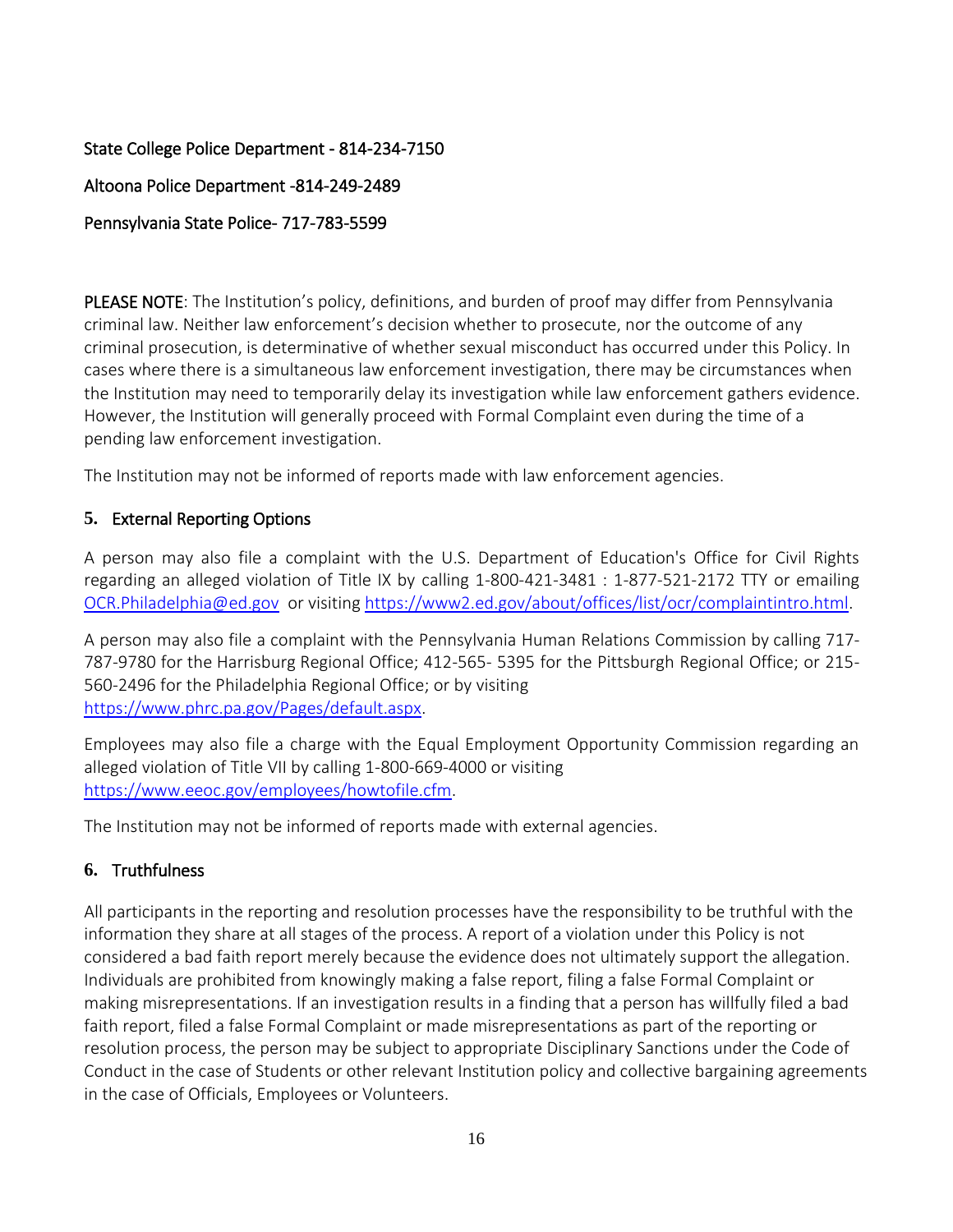# <span id="page-16-0"></span>**7.** Multiple Party Complaints

The Title IX Coordinator may consolidate Formal Complaints involving multiple parties where the allegations of sexual misconduct arise from the same facts or circumstances; in such consolidated matters, the Sexual Misconduct Resolution Process applies to more than one Complainant and/or more than one Respondent, but each party is still an "individual" and not a group or organization. The decision of the Title IX Coordinator to consolidate Formal Complaints is not subject to appeal.

# <span id="page-16-1"></span>INSTITUTION REPORTING OBLIGATIONS

# <span id="page-16-2"></span>1. Mandated Reporting Obligations of Institution Officials, Volunteers and Employees

All Institution Officials, Volunteers and Employees (including student employees) are obligated to report incidents of sexual misconduct of which they become aware to the Title IX Coordinator/designee, unless: 1) they serve in a role that makes such reports privileged or are recognized as providing a confidential resource (see Statement on Privacy and Confidentiality); or 2) they are a faculty member and learn of the report from a student during a classroom discussion, in a writing assignment for a class, or as part of a Institution-approved research project.

PLEASE NOTE: These reporting exceptions do not apply to reports of sexual misconduct involving an individual who was, or is, a child (a person under 18 years of age) when the abuse allegedly occurred. When a report involves suspected abuse of a child (an individual under the age of 18 at the time of the incident(s) as reported), all the Institution Employees, Officials and Volunteers are required to notify the Institution police and the [ChildLine](http://www.dhs.pa.gov/citizens/reportabuse/index.htm) run by the Pennsylvania Department of Human Services (1-800-932- 0313). All other members of the Institution community are strongly encouraged to report suspected child abuse to law enforcement or the [ChildLine.](http://www.dhs.pa.gov/citizens/reportabuse/index.htm)

Institution Employees designated as Campus Security Authorities (CSAs) under the Clery Act are required to report certain crimes for federal statistical reporting purposes.

# <span id="page-16-3"></span>2. Institution Obligations Regarding Timely Warnings

Parties reporting Sexual Assault, Domestic Violence, Dating Violence, and/or Stalking should be aware that under the Clery Act, the Institution must issue timely warnings for reported incidents that pose a serious or continuing threat of bodily harm or danger to members of the campus community. If a report of sexual misconduct discloses a serious or immediate threat to the campus community, the Institution will issue a timely notification to the community to protect the health or safety of the community. The timely notification will not include any identifying information about the Complainant.

# <span id="page-16-4"></span>JURISDICTION AND DISMISSALS

In certain circumstances where violations defined under the Final Rule as Regulatory Prohibited Conduct (Regulatory Quid Pro Quo, Regulatory Hostile Environment Sexual Harassment, Regulatory Dating Violence, Regulatory Domestic Violence, Regulatory Sexual Assault and Regulatory Stalking) do not meet jurisdictional requirements, the Institution must dismiss those allegations contained in the Formal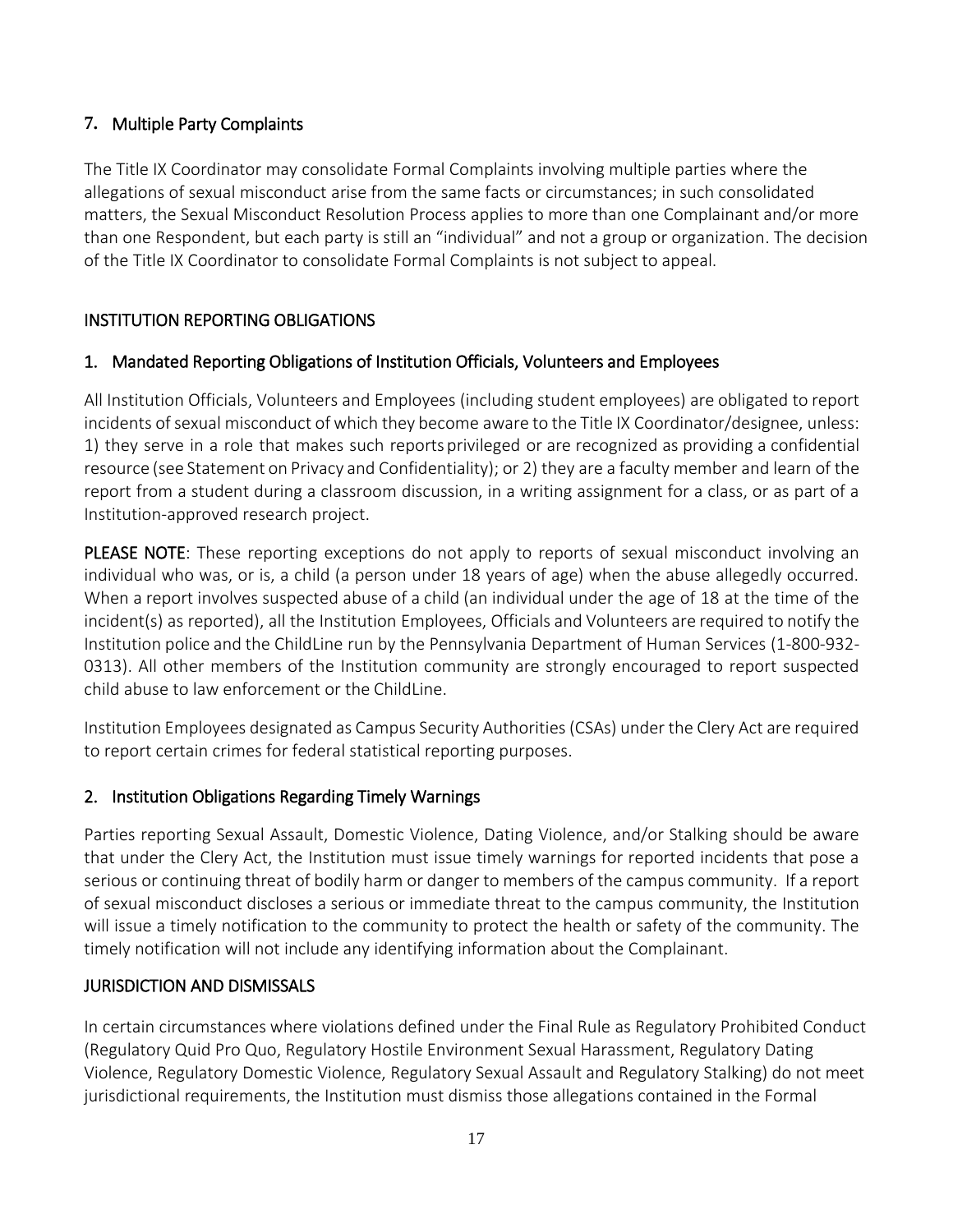Complaint.

In certain circumstances the Title IX Coordinator may dismiss a Formal Complaint, or any specific allegations raised in the Formal Complaint at any time during the investigation or hearing.

Any Party may appeal a dismissal determination. See the Determining Jurisdiction and Mandatory Dismissal for Certain Allegations under the Sexual Misconduct Resolution Process Section for more information.

### <span id="page-17-0"></span>Emergency Removal FOR STUDENTS

- 1. The Institution retains the authority to remove a Respondent from its Education Programs or Activities on an emergency basis. This action is also referred to as an emergency removal.
- 2. Before imposing an emergency removal on a student Respondent, the Institution will:
	- A. undertake an individualized safety and risk analysis; and
	- B. determine that an immediate threat to the physical health or safety of any student or other individual arising from the allegations of covered sexual misconduct justifies a removal.
- 3. If the Institution imposes an emergency removal on a student Respondent, the Institution will provide the Respondent with notice and an opportunity to challenge the decision immediately following the removal.
	- A. The Institution will provide written notice of the emergency removal and applicable charges.
	- B. The Institution will provide an opportunity for the Respondent to appeal that decision to an appropriate Hearing Officer or designee within 10 days of the imposition of the emergency removal.
	- C. The designated Institution Hearing Officer will hear the evidence and determine whether there is sufficient evidence to support the conclusion that the Respondent poses an immediate threat to the physical health or safety of any student or other individual arising from the allegations of covered sexual misconduct and that, based on that threat, removal is the appropriate course of action.
- 4. If the Institution learns of evidence that demonstrates that the emergency action is no longer justified after the emergency removal is imposed against a student Respondent, the Institution will take prompt action to rescind the emergency removal.

# <span id="page-17-1"></span>ADMINISTRATIVE LEAVE FOR EMPLOYEES

The Institution retains the authority to place Employees on administrative leave consistent with applicable requirements of relevant Institution policies and collective bargaining agreements.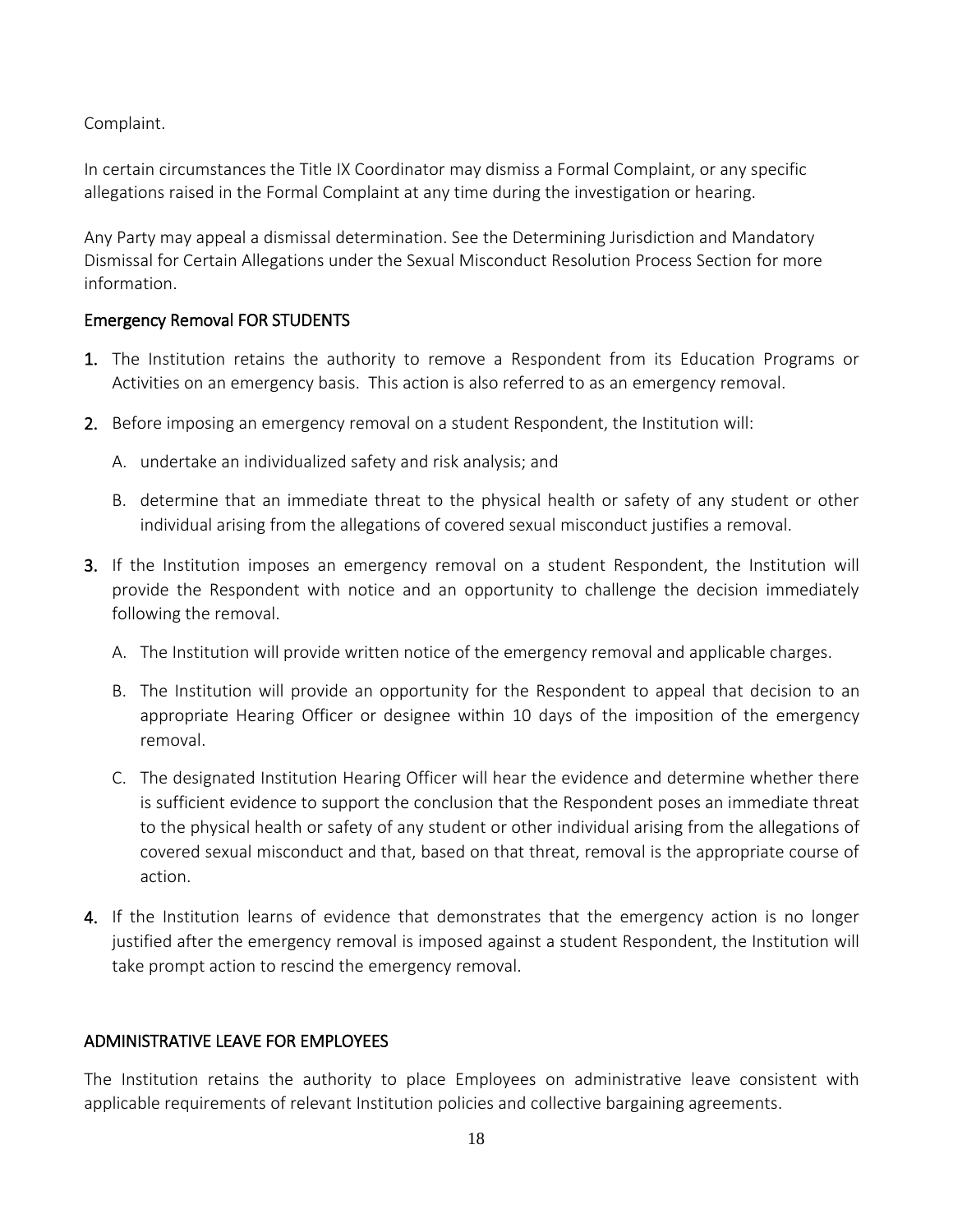### <span id="page-18-0"></span>INFORMAL RESOLUTION PROCESS

Informal means of resolution, such as mediation, may be used as an alternative to the formal investigation and hearing procedures. Informal resolution is a voluntary process and may be used only where a Formal Complaint has been filed. Upon written agreement of all parties, informal resolution may be initiated at any time prior to finding of responsibility in a hearing, and may be terminated at any time prior to final resolution. If the informal process is terminated, the Sexual Misconduct Resolution Process, which includes an investigation and hearing, will proceed. Once a final resolution has been reached and documented and signed by all parties, the resolution cannot be appealed.

Informal resolution may not be utilized when a Student files a Formal Complaint against an Institution Employee, Volunteer or Official under this Policy.

### <span id="page-18-1"></span>Sexual Misconduct Resolution Process

### <span id="page-18-2"></span>**1.** Formal Complaint

The Sexual Misconduct Resolution Process is initiated by a Complainant providing the Title IX Coordinator a written, signed Formal Complaint describing the facts alleged. See the section titled Filing a Formal Complaint above.

### <span id="page-18-3"></span>**2.** Notice of Allegations

The Title IX Coordinator will draft and provide a written Notice of Allegations to any Party alleged to have violated this Policy. Such notice will occur as soon as practicable, but no more than 10 days, after the Institution receives a Formal Complaint of the allegations, if there are no extenuating circumstances.

The Notice of Allegations will include the following:

- A. Notice of the Institution's Sexual Misconduct Resolution Process including any Informal Resolution process and a hyperlink to a copy of the process.
- B. Notice of the allegations potentially constituting violations(s) of any Institution policy, and sufficient details known at the time the Notice of Allegations is issued, such as the identities of the parties involved in the incident, if known, including the Complainant; the conduct allegedly constituting a policy violation; and the date and location of the alleged incident, if known.
- C. A statement that the Respondent is presumed not responsible for the alleged conduct and that a determination regarding responsibility is made at the conclusion of the hearing.
- D. A statement that the Parties may have an Advisor of their choice.
- E. A statement that before the conclusion of the investigation, the Parties may inspect and review evidence obtained as part of the investigation that is directly related to the allegations raised in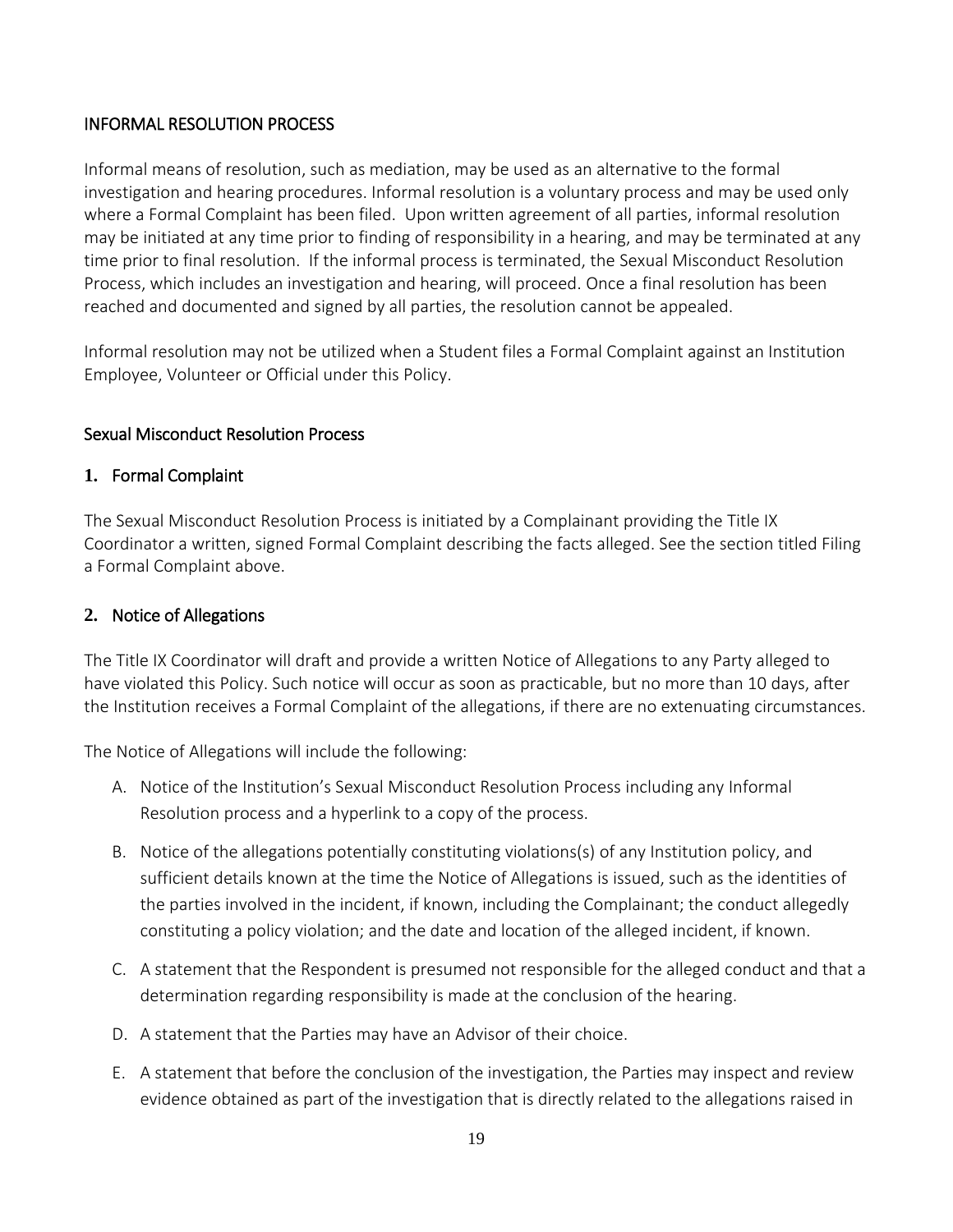the Formal Complaint, including the evidence upon which the Institution does not intend to rely in reaching a determination regarding responsibility, and evidence that both tends to prove or disprove the allegations, whether obtained from a Party or other source.

F. Individuals are prohibited from knowingly filing a false report or making misrepresentations. If, following an investigation and hearing as appropriate under applicable policy, a person is found to have willfully filed a bad faith report or made misrepresentations as part of a resolution process, the party may be subject to appropriate Disciplinary Sanctions under the Code of Conduct in the case of Students or other relevant Institution policy in the case of Officials, Employees or Volunteers.

The Parties will be notified by their Institution email accounts if they are a Student or Employee, and by other reasonable means if they are neither.

The Institution will provide sufficient time for the Parties to review the Notice of Allegations and prepare a response before any initial interview.

# <span id="page-19-0"></span>**3.** Determining Jurisdiction and Mandatory Dismissal for Certain Allegations

For alleged violations of Regulatory Prohibited Conduct (Regulatory Quid Pro Quo, Regulatory Hostile Environment Sexual Harassment, Regulatory Dating Violence, Regulatory Domestic Violence, Regulatory Sexual Assault and Regulatory Stalking) the following elements will be determined in the reasonable determination of the Title IX Coordinator:

A. The conduct is alleged to have occurred in the United States<sup>4</sup>;

 $\overline{\phantom{a}}$ 

- B. The conduct is alleged to have occurred in the Institution's Education Program or Activity; and
- C. The alleged conduct, if true, would constitute covered Regulatory Prohibited Conduct, as defined in this Policy.

If all of the elements are met, the Institution will investigate the allegations under the processes set forth in this Policy. If any one of these elements is not met, the Title IX Coordinator will notify the parties the specific allegation contained in the Formal Complaint does not meet the required jurisdictional requirements under the Final Rule and is being dismissed. Any Party may appeal a dismissal using the process set forth in the Appeals section below. Dismissal of any violations constituting Regulatory Prohibited Conduct will not affect the Institution's ability to proceed with an investigation of charges categorized as Non-Regulatory or other charges under this Policy or any other Institution Policy.

<sup>4</sup> Incidents that occur outside the United States may constitute a violation of institutional conduct policies and may be pursued in accordance with institutional policy.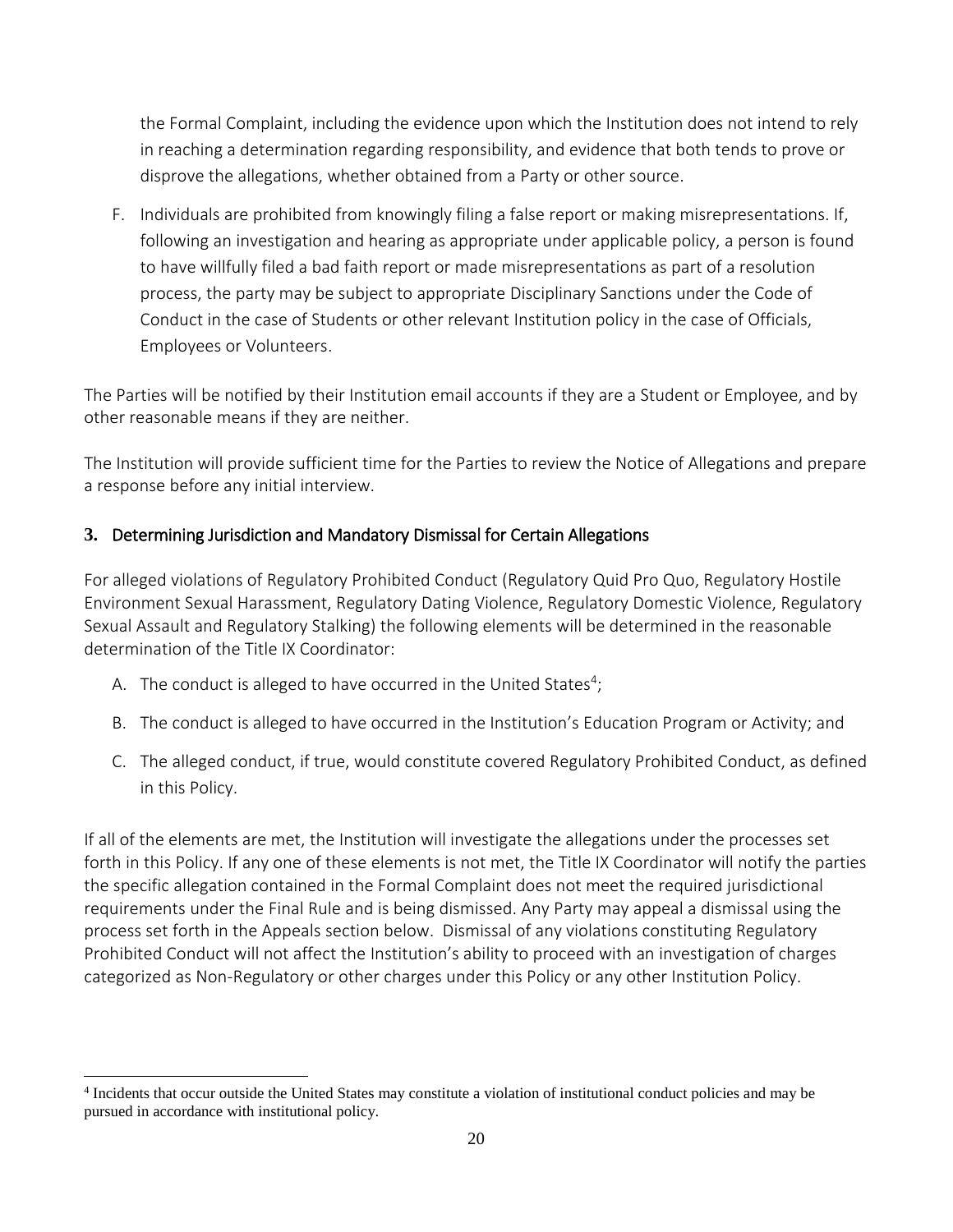### <span id="page-20-0"></span>**4.** Discretionary Dismissals for All Allegations

The Title IX Coordinator may dismiss a Formal Complaint brought under this Policy, or any specific allegations raised within that Formal Complaint, at any time during the investigation or hearing, if:

- A. A Complainant notifies the Title IX Coordinator in writing that they would like to withdraw the Formal Complaint or any allegations raised in the Formal Complaint;
- B. The Respondent is no longer enrolled in, associated with or employed by the Institution; or,
- C. If specific circumstances prevent the Institution from gathering evidence sufficient to reach a determination regarding the Formal Complaint or allegations within the Formal Complaint.

Any Party may appeal a dismissal using the process set forth in the Appeals section below.

### <span id="page-20-1"></span>**5.** Allegations Potentially Falling Under Two Policies

If a Formal Complaint against a Respondent who is a Student contains allegations of a violation of any of the listed Sexual Misconduct Violations in this Policy, as well as any other violation in the [Code of Conduct], the Sexual Misconduct Resolution Process set forth in this Policy will be applied in the investigation and adjudication of all of the allegations. If all of the alleged Sexual Misconduct Violations of this Policy are dismissed, and the remaining underlying allegations, if true, would violate another Institution policy or the Institution's Student Handbook the matter may be referred for further action by the Institution's Director of Regulatory Affairs, as appropriate.

If a Formal Complaint against a Respondent who is an Employee contains allegations of violations of Regulatory Prohibited Conduct (Regulatory Quid Pro Quo, Regulatory Hostile Environment Sexual Harassment, Regulatory Dating Violence, Regulatory Domestic Violence, Regulatory Sexual Assault and Regulatory Stalking), the Sexual Misconduct Resolution Process set forth in this Policy will be applied in the investigation and adjudication of those allegations. For all other allegations, the Institution will follow applicable requirements in Institution policies and relevant collective bargaining agreements for resolution of the other allegations contained in the Formal Complaint.

If a Formal Complaint against a Respondent who is an Official or Volunteer contains any allegations under this Policy, the Institution will follow applicable requirements in Institution policies or procedures and standards for resolution of the allegations contained in the Formal Complaint.

# <span id="page-20-2"></span>**6.** Notice of Dismissal

Upon reaching a decision that any specific allegation contained in the Formal Complaint will be dismissed, the Institution will promptly send written notice of the dismissal and the reason for the dismissal, simultaneously to the parties through their institutional or other provided email account. It is the responsibility of parties to maintain and regularly check their email accounts.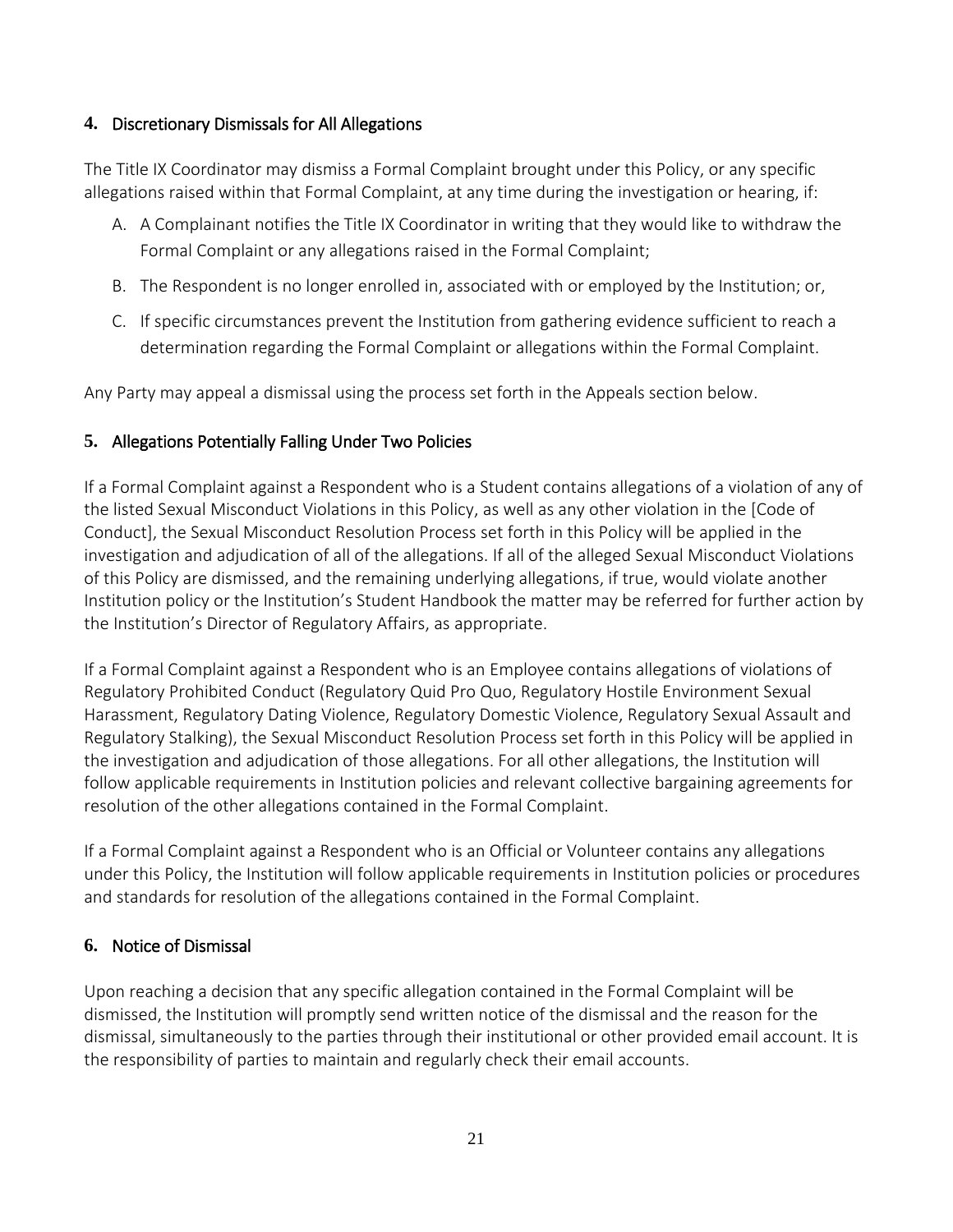### <span id="page-21-0"></span>**7.** Investigation

### <span id="page-21-1"></span>A. General Rules of Investigations

[The Title IX Coordinator and/or an Investigator designated by the Title IX Coordinator] will perform an investigation of the conduct alleged under a reasonably prompt timeframe, following issuance of the Notice of Allegations.

South Hills School of Business & Technology and not the Parties, has the burden of proof and the burden of gathering evidence, i.e., the responsibility of showing a violation of this Policy has occurred. Either party may decide not to share their account of what occurred or may decide not to participate in an investigation or hearing. This does not shift the burden of proof away from South Hills School of Business & Technology and does not indicate responsibility.

South Hills School of Business & Technology cannot access, consider, or disclose medical records without a waiver from the party (or parent, if applicable) to whom the records belong or of whom the records include information. South Hills School of Business & Technology will provide an equal opportunity for the parties to present witnesses, including fact and expert witnesses, and other inculpatory and exculpatory evidence, (i.e., evidence that tends to prove and disprove the allegations). See Inspection and Review of Evidence section below.

### <span id="page-21-2"></span>B. Inspection and Review of Evidence

Prior to the completion of the investigation, the parties will have an equal opportunity to inspect and review the evidence obtained through the investigation. The purpose of the inspection and review process is to allow each party the equal opportunity to meaningfully respond to the evidence prior to issuance of the investigation report.

Evidence that will be available for inspection and review by the parties will be any evidence that is directly related to the allegations raised in the Formal Complaint. It will include any:

- 1) Evidence that is relevant, even if that evidence does not end up being relied upon by the Decision Maker(s) in making a determination regarding responsibility;
- 2) inculpatory or exculpatory evidence (i.e., evidence that tends to prove or disprove the allegations) that is directly related to the allegations, whether obtained from a Party or other source.

The Institution will send the evidence to each Party and each Party's Advisor, if any, to inspect and review through an electronic format or a hard copy. The Institution is not under an obligation to use any specific process or technology to provide the evidence and shall have the sole discretion in terms of determining format and any restrictions or limitations on access.

The Parties will have 10 days to inspect and review the evidence and submit a written response by email to the Investigator. This response should include any new or additional evidence the Party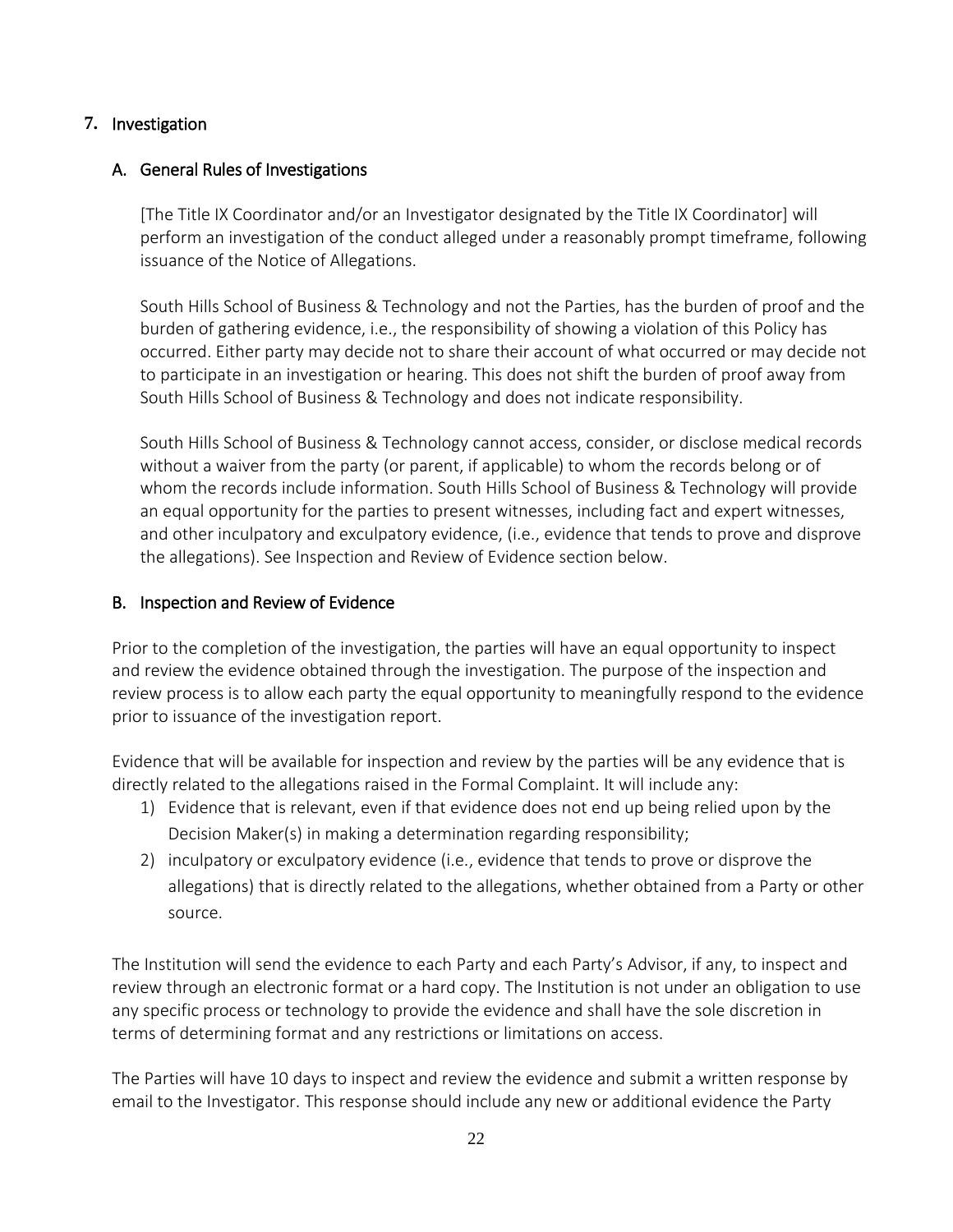would like the Investigator to consider. The Institution will provide copies of the Parties' written responses, and any new or additional evidence provided, to the other Party and their Advisor. The other Party will have 5 days to inspect, review, and respond to the new or additional evidence through a written response to the Investigator. The Institution will provide copies of the Party's supplemental written response to the other Party and their Advisor.

The Investigator will consider the parties' written responses before completing the Investigative Report. Parties may request a reasonable extension of the time to submit a written response, which may be denied in the sole discretion of the Investigator, in consultation with the Title IX Coordinator.

The Investigator has 10 days to generate a report or after the responses to additional evidence are due or, alternatively, may provide the Parties and their Advisors with written notice extending the investigation and explaining the reason for the extension.

[The parties and their Advisors are encouraged not to disseminate the Investigative Report or photograph or otherwise copy any of the evidence subject to inspection and review or use such evidence for any purpose unrelated to the Sexual Misconduct Resolution Process.]

Any evidence subject to inspection and review will be available at any hearing, including for purposes of cross-examination.

### C. Investigative Report

The Investigator will create an Investigative Report that fairly summarizes relevant evidence.

The Investigative Report is not intended to catalog all evidence obtained by the Investigator, but only to provide a fair summary of that evidence.

Only relevant evidence (including both inculpatory and exculpatory – i.e., tending to prove and disprove the allegations - relevant evidence) will be referenced in the Investigative Report.

Evidence obtained in the investigation that is determined in the reasoned judgment of the Investigator not to be directly related to the allegations in the Formal Complaint will be included in the appendices to the investigative report.

# D. Ongoing Notice

If, in the course of an investigation, the Institution decides to investigate allegations about either Party that are not included in the Notice of Allegations and are otherwise covered Sexual Misconduct Violations falling within this Policy or other violations of the Institution's Student & Employee Handbooks, the Institution will notify the Parties of the additional allegations by their Institution email accounts or other reasonable means.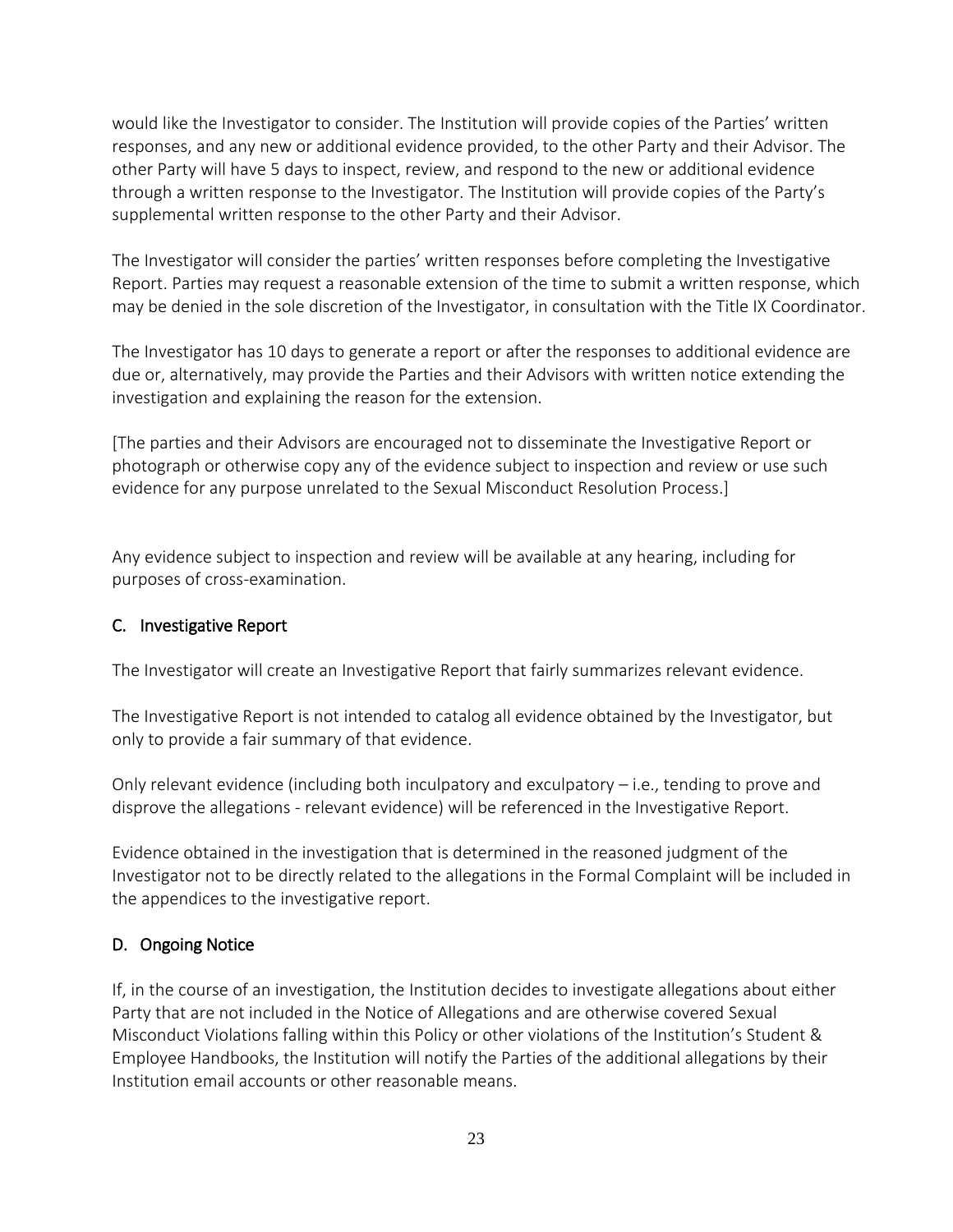The Parties will be provided sufficient time to review the additional allegations to prepare a response before any initial interview regarding those additional charges.

### <span id="page-23-0"></span>**8.** General Rules of Hearings

### <span id="page-23-1"></span>A. Notice of Hearing

No less than 10 days prior to the hearing, the Title IX Coordinator or Hearing Chair or other designee will send written notice of the hearing to the Parties. The Parties will be notified by their Institution email accounts or by other reasonable means. Once mailed, emailed, and/or received in-person, notice will be presumptively delivered.

The Notice of Hearing will contain:

- 1) A description of the alleged violation(s), a list of all policies allegedly violated, a description of the applicable procedures, and a statement of the potential Disciplinary Sanctions actions that could result.
- 2) The time, date, and location of the hearing.
- 3) Information about the option for the hearing to occur with the parties located in separate rooms using technology that enables the Decision Maker(s) and Parties to see and hear a Party or Witness answering questions. Parties should inform the Title IX Coordinator or Hearing Chair or other designee of any desire to have the hearing occur in separate rooms at least 3 days prior to the hearing to ensure appropriate technology is in place.
- 4) Information on how the hearing will be recorded and on access to the recording for the Parties after the hearing.
- 5) A copy of the rules of decorum for all hearing participants
- 6) A list of the Decision Makers, Hearing Facilitator, Hearing Chair who will attend the hearing, along with an invitation to object to any actual or perceived conflicts of interest or bias of the Decision Maker(s) prior to the hearing.
- 7) A statement that if any Party or Witness does not appear at the scheduled hearing, the hearing may be held in their absence, and the testimony or any statements provided by the Party or Witness prior to the hearing will not be considered by the Decision Maker.
- 8) Notification that the parties may have the assistance of an Advisor of their choice at the hearing and will be required to have one present for any questions they may desire to ask of the other Party or Witnesses. The Party should notify the Title IX Coordinator or Hearing Chair or other designee in advance of the hearing if they do not have an Advisor, and the Institution will appoint one. Each party must have an Advisor present.
- 9) A copy of all the materials provided to the Decision Maker(s) about the matter and the opportunity to provide a written response in advance of the hearing.
- 10) Information regarding who to contact to arrange any disability accommodations, language assistance, and/or interpretation services that may be needed at the hearing.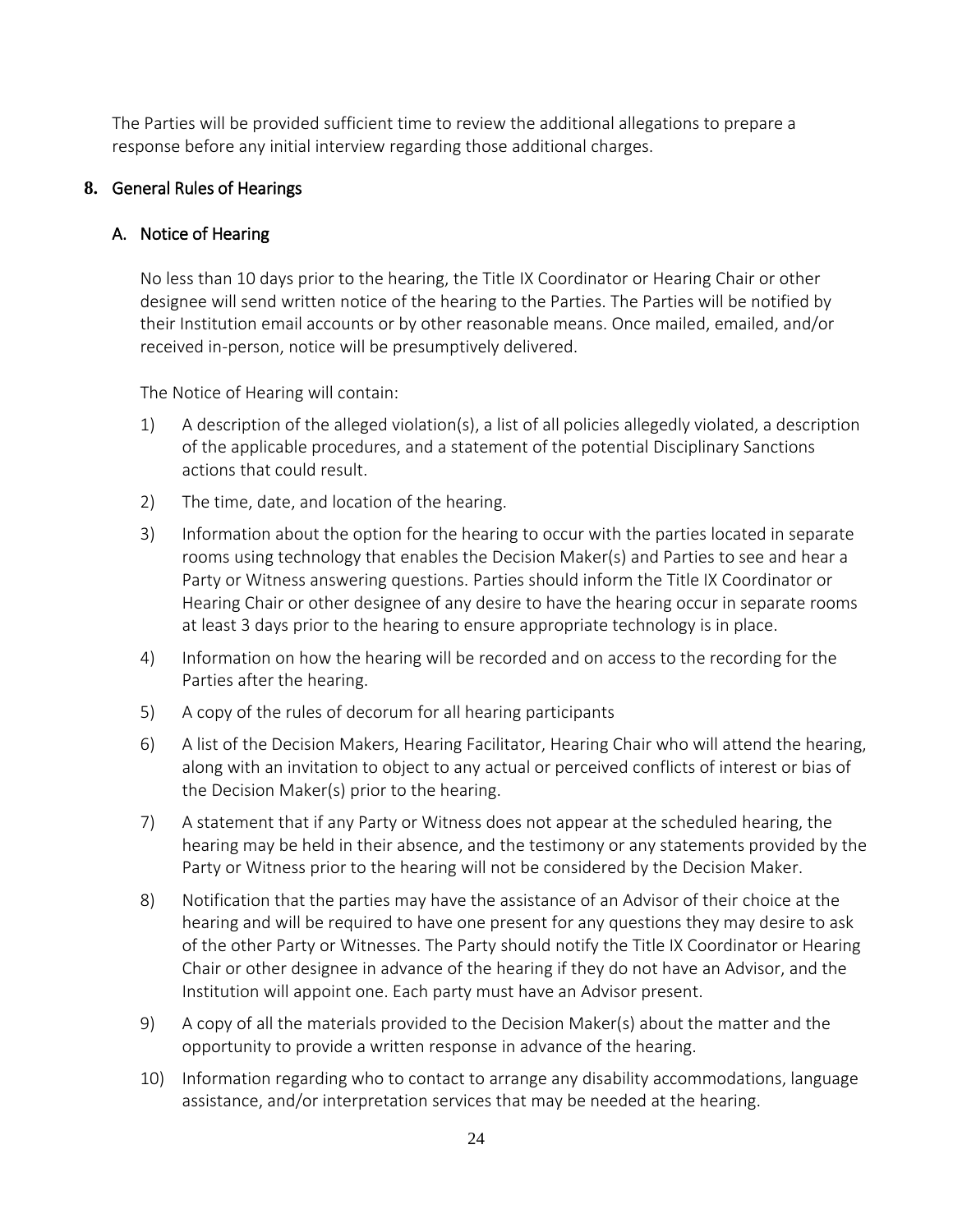11) For compelling reasons, the Title IX Coordinator or Hearing Chair or other designee may reschedule the hearing.

### <span id="page-24-0"></span>B. Hearing

The Institution will not issue a Disciplinary Sanction arising from an allegation of a violation of this Policy without holding a hearing*,* unless otherwise resolved through an informal resolution process or an alternate process permitted under this Policy. If the Institution determines a hearing is necessary, the Parties cannot waive the right to a hearing.

The Institution may still proceed with the hearing in the absence of a Party, and may reach a determination of responsibility in their absence. The Institution will not threaten, coerce, intimidate, or discriminate against the Party in an attempt to secure the Party's participation.

If a Party does not participate in a hearing or submit to cross-examination in the hearing, the Decision Maker(s) may not rely on any "statement" by that Party. See Cross Examination section below.

The Decision Maker(s) cannot draw an inference about the determination regarding responsibility based solely on a Party's absence from the hearing or refusal to answer cross examination or other questions.

The hearing may be conducted with all Parties physically present in the same geographic location, or, at the Institution's discretion, any or all Parties, Witnesses, and other participants may appear at the hearing virtually through video conferencing technology. This technology will enable participants simultaneously to see and hear each other. At its discretion, the Institution may delay or adjourn a hearing based on technological errors.

All proceedings will be recorded through audio recording. That recording or transcript will be made available to the Parties for inspection and review upon request.

### <span id="page-24-1"></span>C. Continuances or Granting Extensions

The Institution may determine that multiple sessions or a continuance (i.e., a pause on the continuation of the hearing until a later date or time) is needed to complete a hearing. If so, the Institution will notify all participants and endeavor to accommodate all participants' schedules and complete the hearing as promptly as practicable.

# <span id="page-24-2"></span>D. Participants in the Hearing

Hearings are not public, and the only individuals permitted to participate in the hearing are as follows:

1) The Decision Maker(s)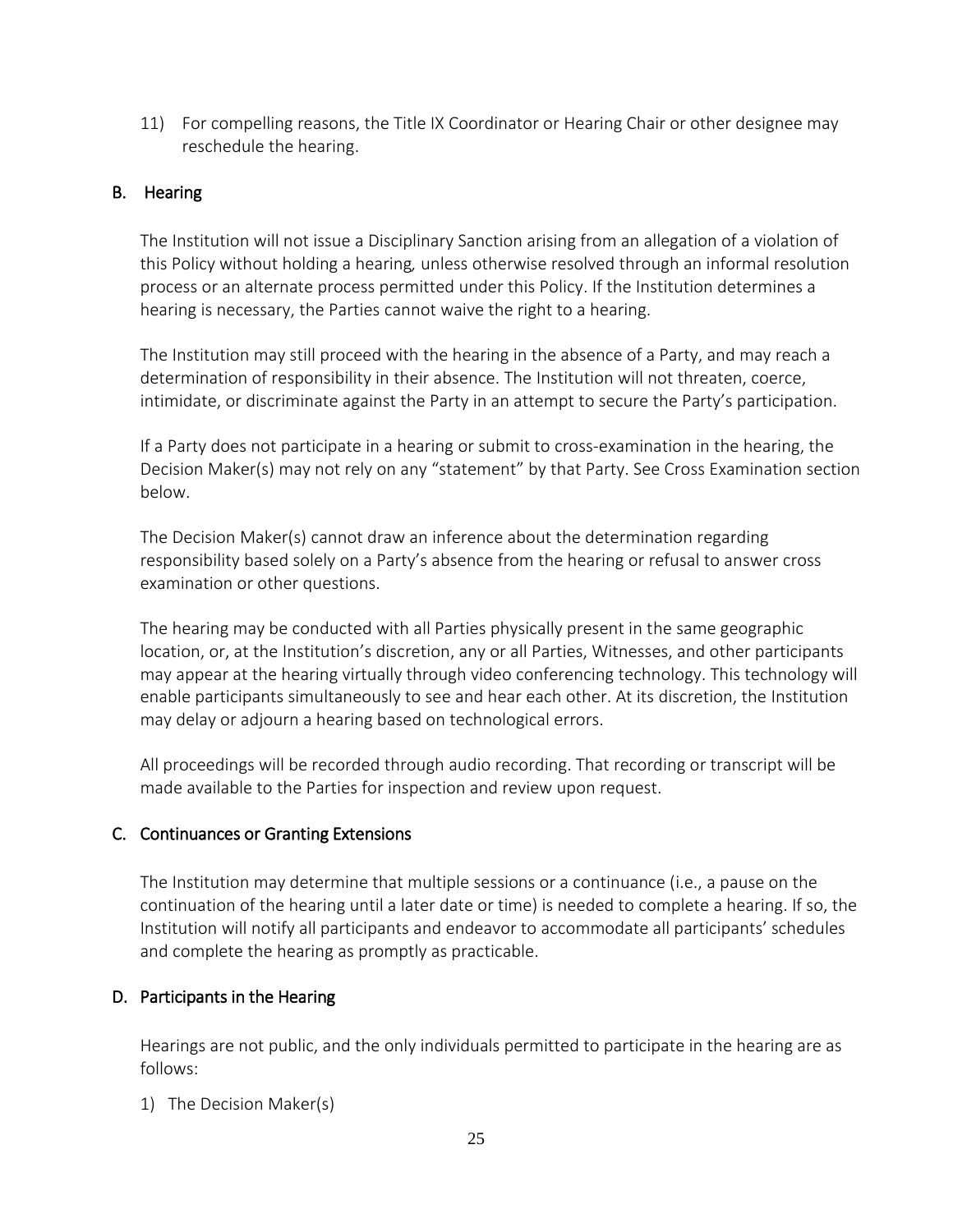- 2) The Hearing Chair if applicable, note whether voting or non-voting
- 3) Hearing facilitators, if applicable and different from the Hearing Chair
- 4) Conduct administrator or designee or IT personnel or other Institution personnel
- 5) The Parties
- 6) Advisor of choice or provided by the Institution for each Party
- 7) Witnesses
- 8) Any individuals necessary to provide interpretation or other support services associated with reasonable accommodations to facilitate participation in the hearing.

#### The Decision Maker(s)

and Hearing Chair will not have a conflict of interest or bias in favor of or against Complainants or Respondents generally, or in favor or against the Parties to the particular case. The Parties will have an opportunity to raise any objections regarding a Decision Maker's actual or perceived conflicts of interest or bias at the beginning of the hearing.

Parties and Witnesses cannot be compelled to participate in the hearing, and have the right not to participate in the hearing free from retaliation.

#### <span id="page-25-0"></span>E. Hearing Procedures

For all hearings conducted under this Policy, the procedure will be as follows:

- 1) [Hearing Chair] will open and establish rules and expectations for the hearing.
- 2) [The Parties will each be given the opportunity to provide opening statements.]
- 3) The Investigator will present a summary of the final investigation report, including items that are and are not contested. The Investigator will be subject to questioning by the Decision Maker(s) and the Parties (through their Advisors). The Investigator should not be asked their opinion on credibility, recommended findings or determinations. If such information is introduced, the [Hearing Chair] will direct that it be disregarded.
- 4) [Hearing Chair and Hearing Panel Members] will ask questions of the Parties and Witnesses.
- 5) Parties will be given the opportunity for cross-examination after [Decision Maker(s)] conduct(s) its initial round of questioning See Cross-Examination Procedure below.
- 6) During the Parties' cross-examination, [Hearing Chair] will have the authority to pause crossexamination at any time for the purposes of asking [Decision Maker(s)] own follow up questions; and any time necessary in order to enforce [order for the hearing or the established rules of decorum]. [If an Advisor does not comply with the established rules of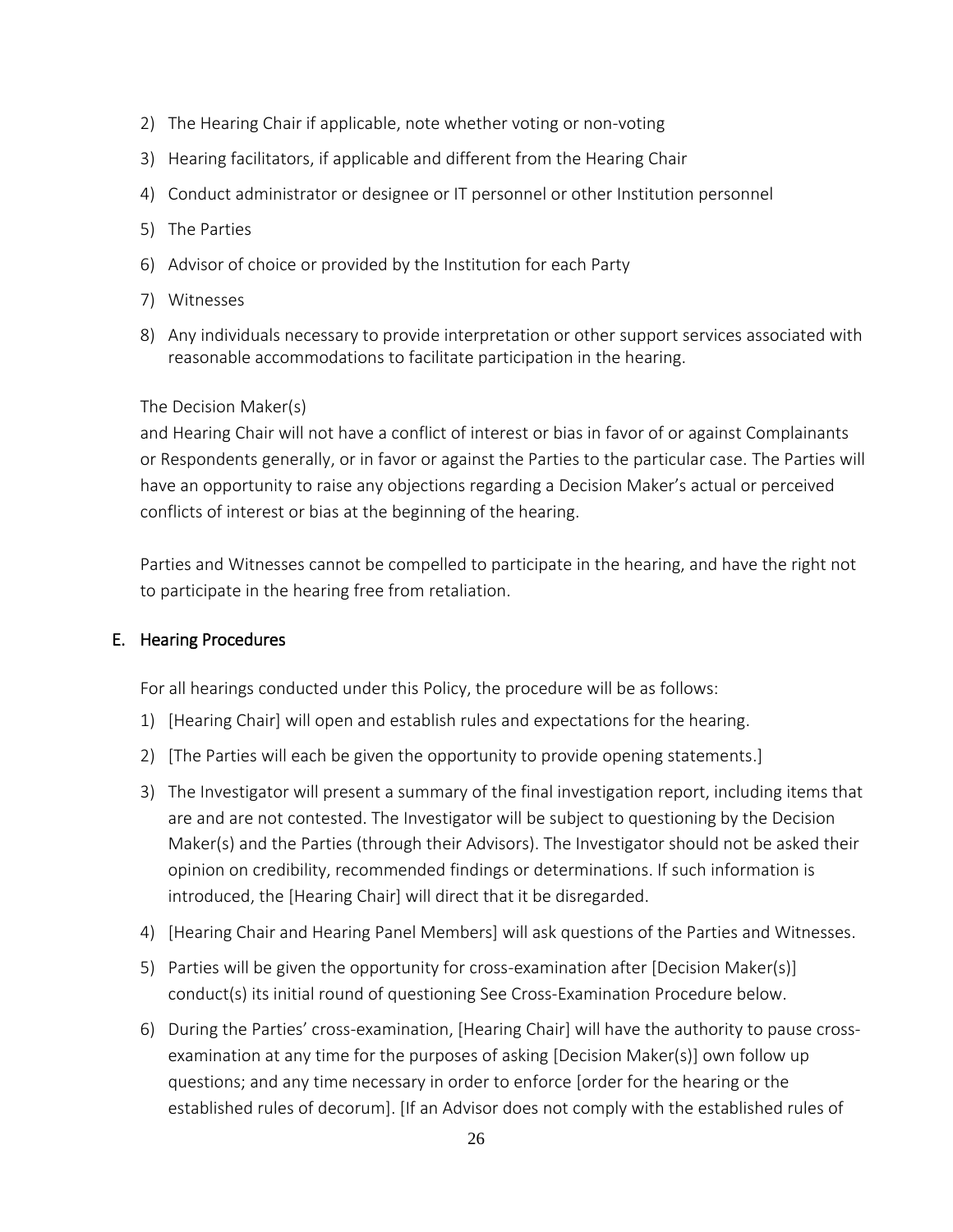decorum, may provide that Party with a different Advisor to conduct cross-examination on behalf of that Party.]

7) Should a Party or the Party's Advisor choose not to cross-examine a Party or Witness, the Party shall affirmatively waive cross-examination through a written or oral statement to the [Decision Maker(s)]. A Party's waiver of cross-examination does not eliminate the ability of the [Decision Maker(s)] to use statements made by the Party.

### <span id="page-26-0"></span>F. Relevant evidence and questions

"Relevant" evidence and questions are those questions and evidence that tends to make an allegation of sexual misconduct more or less likely to be true. "Relevant" evidence and questions do not include the following types of evidence and questions, which are deemed "irrelevant" at all stages of any process initiated under this Policy:

- 1) Evidence and questions about the Complainant's sexual predisposition or prior sexual behavior unless:
	- a) They are offered to prove that someone other than the Respondent committed the conduct alleged by the Complainant, or
	- b) They concern specific incidents of the Complainant's prior sexual behavior with respect to the Respondent and are offered to prove Consent.
- 2) Evidence and questions that constitute, or seek disclosure of, information protected under a legally-recognized privilege including attorney-client privilege; or
- 3) Any party's medical, psychological, and similar records unless the party has given voluntary, written consent.

#### <span id="page-26-1"></span>G. Cross-Examination

- 1) Each Party's Advisor may conduct cross-examination of the other Party or Parties and Witnesses and ask follow-up questions, including those challenging credibility, directly, orally, and in real time.
- 2) Parties will not be permitted to personally cross-examine each other.
- 3) If a Party does not participate in a hearing, the Party's Advisor may attend and conduct crossexamination on behalf of the Party.
- 4) If neither a Party nor their Advisor appear at the hearing, the Institution will provide an Advisor to appear on behalf of the non-appearing Party and ask cross-examination questions.
- 5) Before any cross-examination question is answered, [the Decision Maker(s)] will determine if the question is relevant. Cross-examination questions that are duplicative of those already asked, including by [the Decision Maker(s)] may be deemed irrelevant if they have been asked and answered.
- 6) The [the Decision Maker(s)] must explain to the Party proposing the question any decision to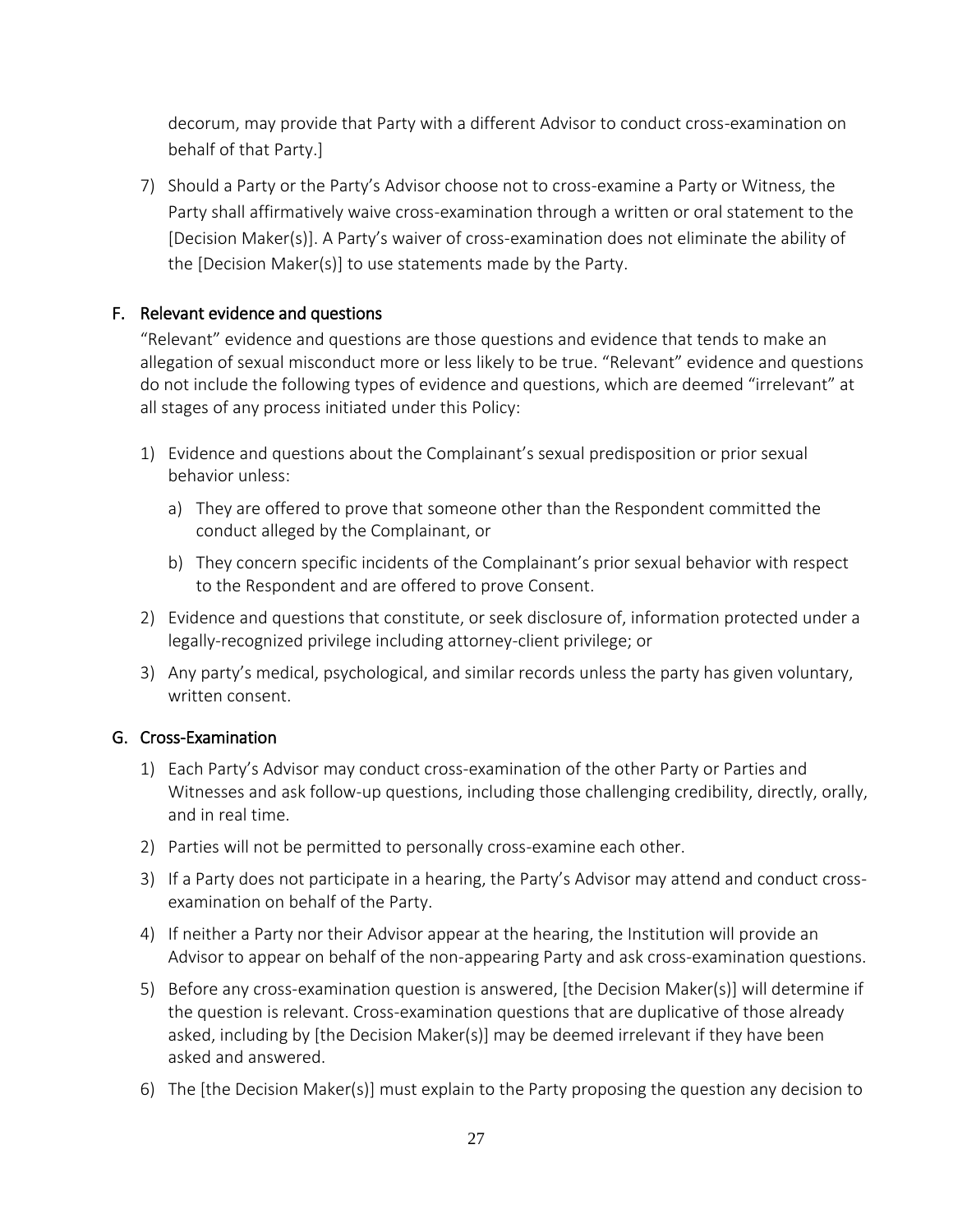exclude a question as not relevant.

- 7) If a Party or Witness does not submit to cross-examination at the hearing, [the Decision Maker(s)] may not rely on any statement of that Party or Witness in reaching a determination regarding responsibility.
- 8) [The Decision Maker(s)] may not draw an inference about a determination of regarding responsibility based solely on a Party's or Witness's absence from the hearing or refusal to answer cross-examination or other questions.

### <span id="page-27-1"></span><span id="page-27-0"></span>**9.** Decisions

### A. General Considerations for Evaluating Testimony and Evidence

- 1) While the opportunity for cross-examination is required in all hearings under this Policy, determinations regarding responsibility may be based in part, or entirely, on documentary, audiovisual, and digital evidence, as warranted in the reasoned judgment of the [Decision Maker(s)].
- 2) [Decision Maker(s)] shall not draw inferences regarding a Party or Witness' credibility based on the Party or Witness' status as a Complainant, Respondent, or Witness, nor shall it base its judgments in stereotypes about how a Party or Witness would or should act under the circumstances.
- 3) Generally, credibility judgments should rest on the demeanor of the Party or Witness, the plausibility of their testimony, the consistency of their testimony, and its reliability in light of corroborating or conflicting testimony or evidence.
- 4) Credibility judgments should not rest on whether a Party or Witness' testimony is nonlinear or incomplete, or if the Party or Witness is displaying stress or anxiety.
- 5) Where a Party or Witness' conduct or statements demonstrate that the Party or Witness is engaging in retaliatory conduct, including but not limited to witness tampering and intimidation, the [Decision Maker(s)] may draw an adverse inference as to that Party or Witness' credibility.
- 6) [Decision Maker(s)] will afford the highest weight relative to other testimony to first-hand testimony by Parties and Witnesses regarding their own memory of specific facts that occurred. Both inculpatory and exculpatory (i.e., tending to prove and disprove the allegations) evidence will be weighed in equal fashion.
- 7) The Final Rule requires the Institution to admit and allow testimony regarding polygraph tests ("lie detector tests") and other procedures that are outside of standard use in academic and non-academic conduct processes. While the processes and testimony about them will be allowed to testify and be crossed as required by the Final Rule, the [Decision Maker(s)] will be instructed to afford lower weight to such processes relative to the testimony of fact witnesses.
- 8) The Final Rule requires the Institution allow parties to call character witnesses to testify. The Institution does not provide for character witnesses in other proceedings. While the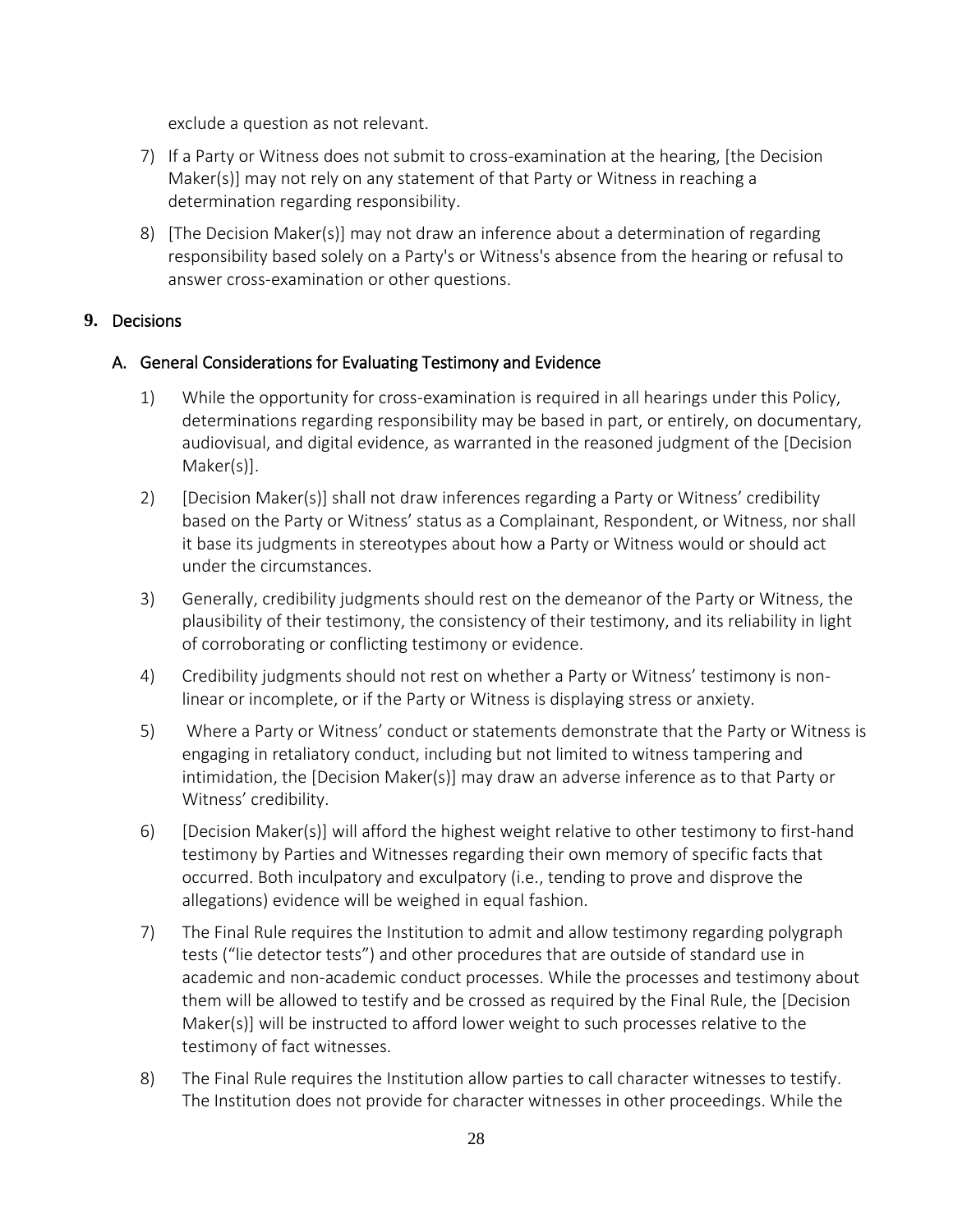character witnesses will be allowed to testify and be crossed as required by the Final Rule, the [Decision Maker(s)] will be instructed to afford very low weight to any non-factual character testimony of any Witness.

### <span id="page-28-0"></span>B. Timeline for Decision

If there are no extenuating circumstances, the determination regarding responsibility will be issued by the Institution within 10 days of the completion of the hearing.

# <span id="page-28-1"></span>C. Finality

The determination regarding responsibility becomes final either upon the outcome of any appeal or the expiration of the window to appeal without an appeal being requested as set forth in the Appeals section below.

# <span id="page-28-3"></span><span id="page-28-2"></span>**10.** Disciplinary Sanctions Against Students

# A. Possible Disciplinary Sanctions

The Institution may impose the following Disciplinary Sanctions upon Students, singly or in combination: In the event that a violation to the Code of Conduct occurs, South Hills will strive to utilize the incident as a teachable moment, imposing fair sanctions. However, should an individual commit an egregious violation of the Student Code of Conduct, South Hills has the responsibility to impose the strictest sanction upon the student.

It is the policy of South Hills School to respond to Code of Conduct violations during the student's academic study with the following procedure:

1. Written Reprimand is an official written notification of unacceptable behavior that is in violation of the Student Code of Conduct. The reprimand will become a permanent document in the student's file. Any further misconduct may result in more serious disciplinary sanctions up to and including termination/expulsion.

2. Expulsion is the termination of enrollment at South Hills and prohibits the student from being present without permission on school property. The student will be unable to complete his/her program of study with the institution. The student is responsible for payment of tuition and fees and/or repayment of financial aid. The notification of expulsion becomes a permanent part of the student record.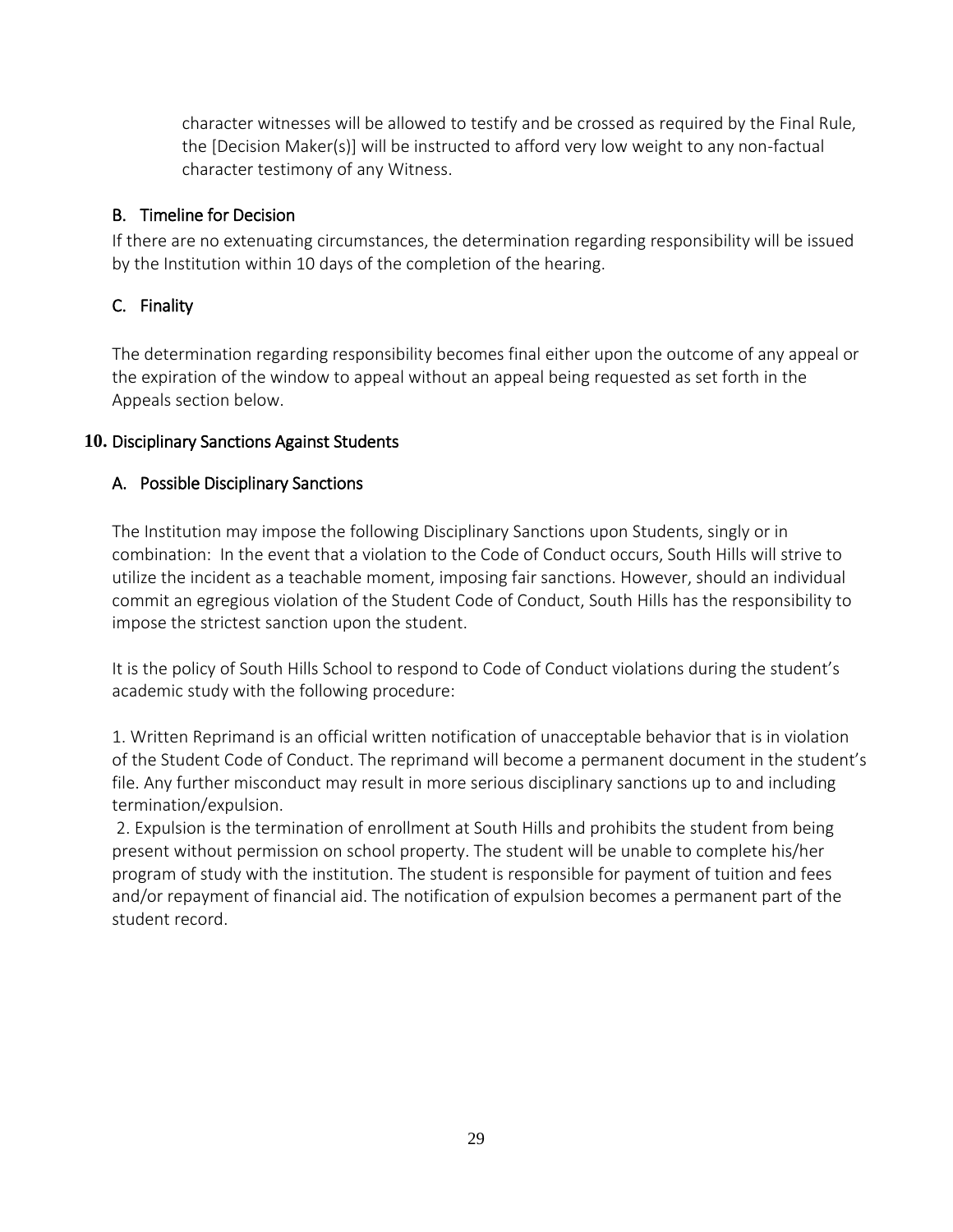### <span id="page-29-0"></span>B. Previous Disciplinary Sanctions

Previous Disciplinary Sanctions of any kind involving the Respondent may be considered in determining an appropriate sanction upon a determination of responsibility. This information is only considered at the sanction stage of the process.

### <span id="page-29-1"></span>C. Timing

The Disciplinary Sanctions will be implemented as soon as is feasible, either upon the outcome of any appeal or the expiration of the window to appeal without an appeal being requested.

#### <span id="page-29-3"></span><span id="page-29-2"></span>**11.** Disciplinary Sanctions Against Employees, Officials and Volunteers

#### A. Possible Disciplinary Sanctions

Disciplinary Sanctions imposed on an Employee for violating this Policy, subject to an applicable collective bargaining agreement or Institution policies, may include a penalty up to and including separation from employment.

Disciplinary Sanctions imposed on an Official or Volunteer may include a penalty up to removal or the request for removal of the Official or Volunteer from their respective position.

#### <span id="page-29-4"></span>B. Timing

The Disciplinary Sanctions will be implemented as soon as is feasible, either upon the outcome of any appeal or the expiration of the window to appeal without an appeal being requested.

### <span id="page-29-5"></span>**12.** Appeals by Where the Respondent is a Student

- A. Each Party may appeal the dismissal of a Formal Complaint or any included allegations or a determination of responsibility on the following grounds:
	- 1) A procedural irregularity under the Institution policy or procedures that affected the hearing outcome.
	- 2) New evidence that was not reasonably available through the exercise of reasonable diligence at the time of the hearing or dismissal of the Formal Complaint that could affect the outcome of the matter.
	- 3) The Title IX Coordinator, Investigator(s), or Decision Maker(s) had a conflict of interest or bias for or against an individual party, or for or against complainants or respondents in general, that affected the outcome of the matter.
	- 4) [The Disciplinary Sanction imposed was arbitrary or capricious] [or] [the appropriateness of the sanction].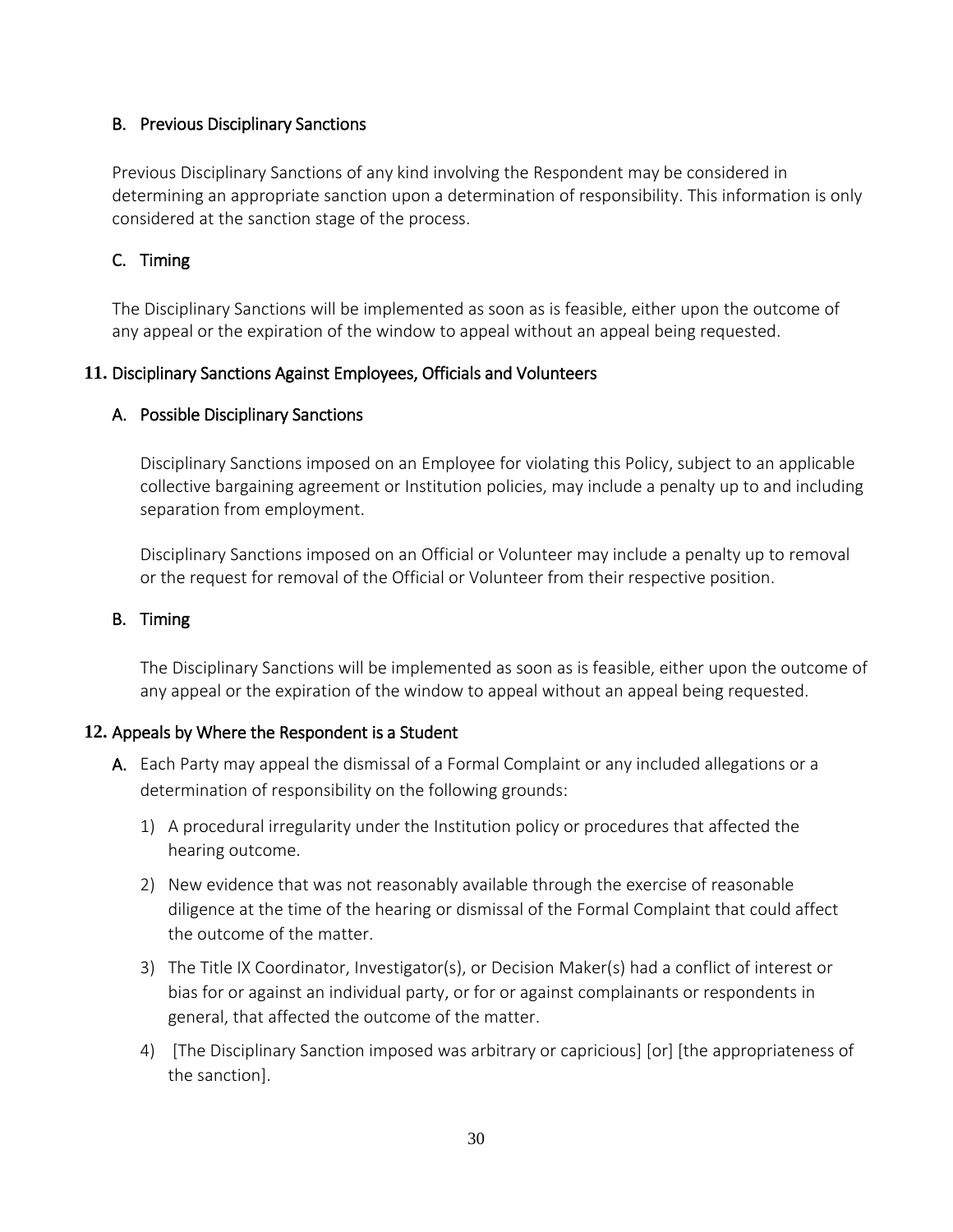- B. Appeals must be filed in writing within 5 days of being notified of the decision and must indicate the grounds for the appeal.
- C. The submission of an appeal stays any Disciplinary Sanctions for the pendency of an appeal. Supportive Measures and remote learning opportunities remain available during the pendency of the appeal.
- D. If a party appeals, the Institution will notify the other party in writing of the appeal as soon as practicable, however the time for appeal shall be offered equitably to all parties and shall not be extended for any party solely because the other party filed an appeal. [If the basis of the appeal is the Disciplinary Sanction imposed was [arbitrary or capricious or inappropriate], the other Party will be given 5 days to respond to the Disciplinary Sanctions basis of appeal after being notified of the appeal.].
- E. Appeals will be decided by [Insert Institutional Appeal Decision-making Person/Body], who will be free of conflict of interest and bias, and will not serve as an Investigator, Title IX Coordinator, Advisor or Decision Maker in the same matter.
- F. The appealing party must meet its burden to demonstrate the outcome was affected by a preponderance of the evidence. The role of the [Insert Institutional Appeal Decision-making Person/Body] is not to reweigh the evidence. The [Insert Institutional Appeal Decision-making Person/Body] will confine their review to the basis of appeal alleged and may modify the sanction. The [Insert Institutional Appeal Decision-making Person/Body] may modify the Disciplinary Sanction if an appeal on the basis of an arbitrary or capricious Disciplinary Sanction being imposed is granted. In the event a Disciplinary Sanction is modified, the other party will be notified of the modified Disciplinary Sanction.
- G. The outcome of appeal will be provided in writing simultaneously to both Parties, and include rationale for the decision.

### <span id="page-30-0"></span>**13.** Appeals Where the Respondent is an Employee

- A. Each Party may appeal the dismissal of a Formal Complaint or any included allegations or a determination of responsibility on the following grounds:
	- 1) A procedural irregularity under the Institution policy or procedures that affected the hearing outcome.
	- 2) New evidence that was not reasonably available through the exercise of reasonable diligence at the time of the hearing or dismissal of the Formal Complaint that could affect the outcome of the matter.
	- 3) The Title IX Coordinator, Investigator(s), or Decision Maker(s) had a conflict of interest or bias for or against an individual party, or for or against complainants or respondents in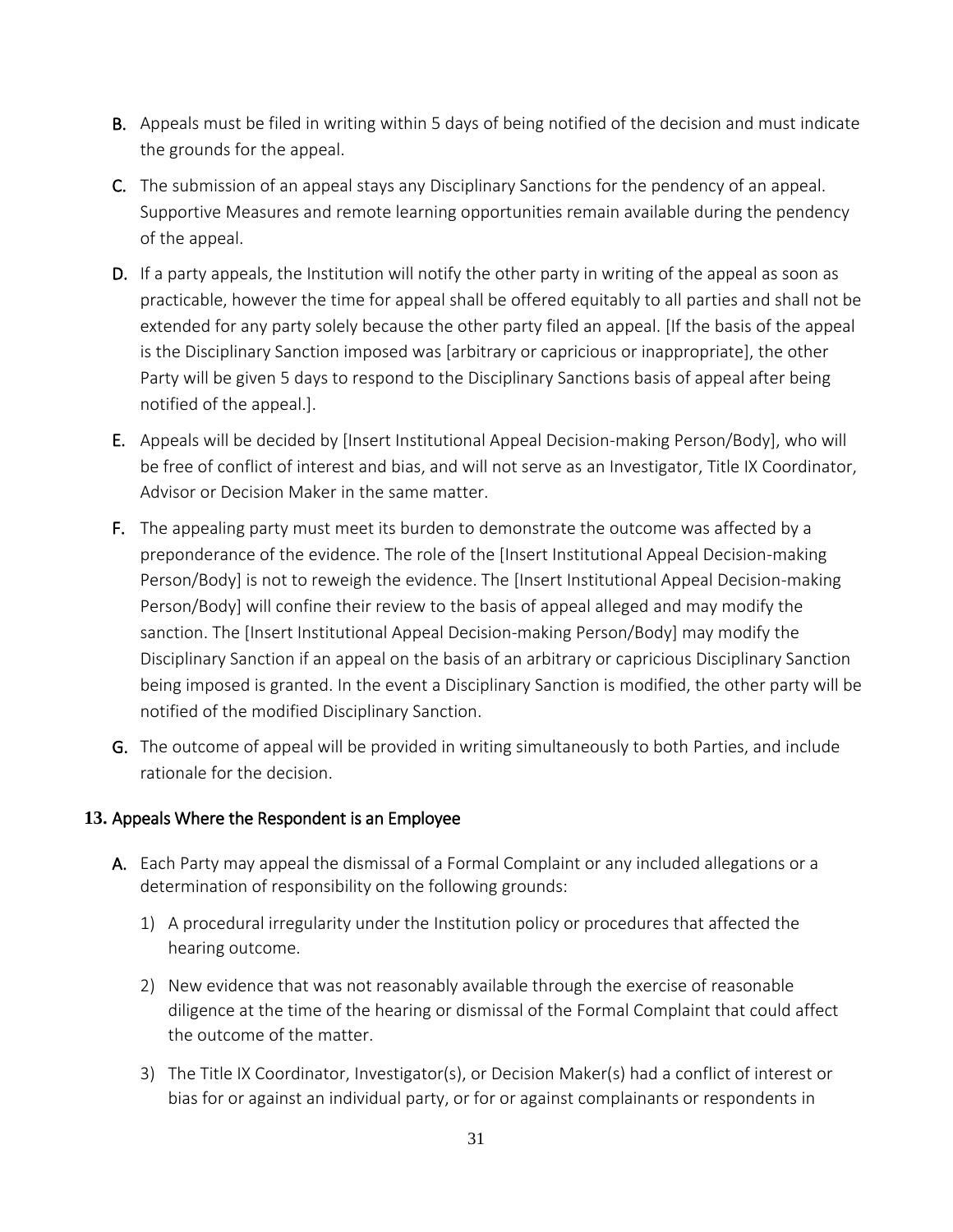general, that affected the outcome of the matter.

- B. Appeals must be filed in writing within 5 days of being notified of the decision and must indicate the grounds for the appeal.
- C. The submission of an appeal stays any Disciplinary Sanctions for the pendency of an appeal. Supportive Measures remain available during the pendency of the appeal.
- D. If a Party appeals, the Institution will notify the other Party in writing of the appeal as soon as practicable, however the time for appeal shall be offered equitably to all Parties and shall not be extended for any Party solely because the other Party filed an appeal.
- E. Appeals will be decided by [Insert Institution Appeal Decision-making Person/Body], who will be free of conflict of interest and bias, and will not serve as an Investigator, Title IX Coordinator, Advisor or Decision Maker in the same matter.
- F. The appealing party must meet its burden to demonstrate the outcome was affected by a preponderance of the evidence. The role of the [Appeal Officer] is not to reweigh the evidence. The [Appeal Officer] will confine their review to the basis of appeal alleged.
- G. The outcome of appeal will be provided in writing simultaneously to both parties, and include rationale for the decision.

### <span id="page-31-0"></span>Rights/Responsibilities

- A. Reports and Formal Complaints have different meanings. An individual has a right to make a report of sexual misconduct to the Institution, which may be accompanied by a request for Supportive Measures. An individual also has a right to make a Formal Complaint of sexual misconduct, which is a request to initiate the Institution's informal resolution process or a formal disciplinary process, which includes an investigation and may proceed to a hearing.
- B. Prior to the conclusion of a sexual misconduct investigation, the Complainant may request to withdraw the Formal Complaint by contacting the Title IX Coordinator/designee in writing. The Title IX Coordinator/designee will determine whether to close the case or conclude the investigation without the Complainant's continued participation.
- C. An individual also has the right to report sexual misconduct to law enforcement, separate and apart from any report or Formal Complaint made to the Institution.
- D. Victims and witnesses of sexual misconduct have the right to be assisted by the Institution in notifying law enforcement authorities of sexual misconduct or they can decline to notify such authorities.
- E. Witnesses and Parties cannot be compelled to participate in the hearing, and have the right not to